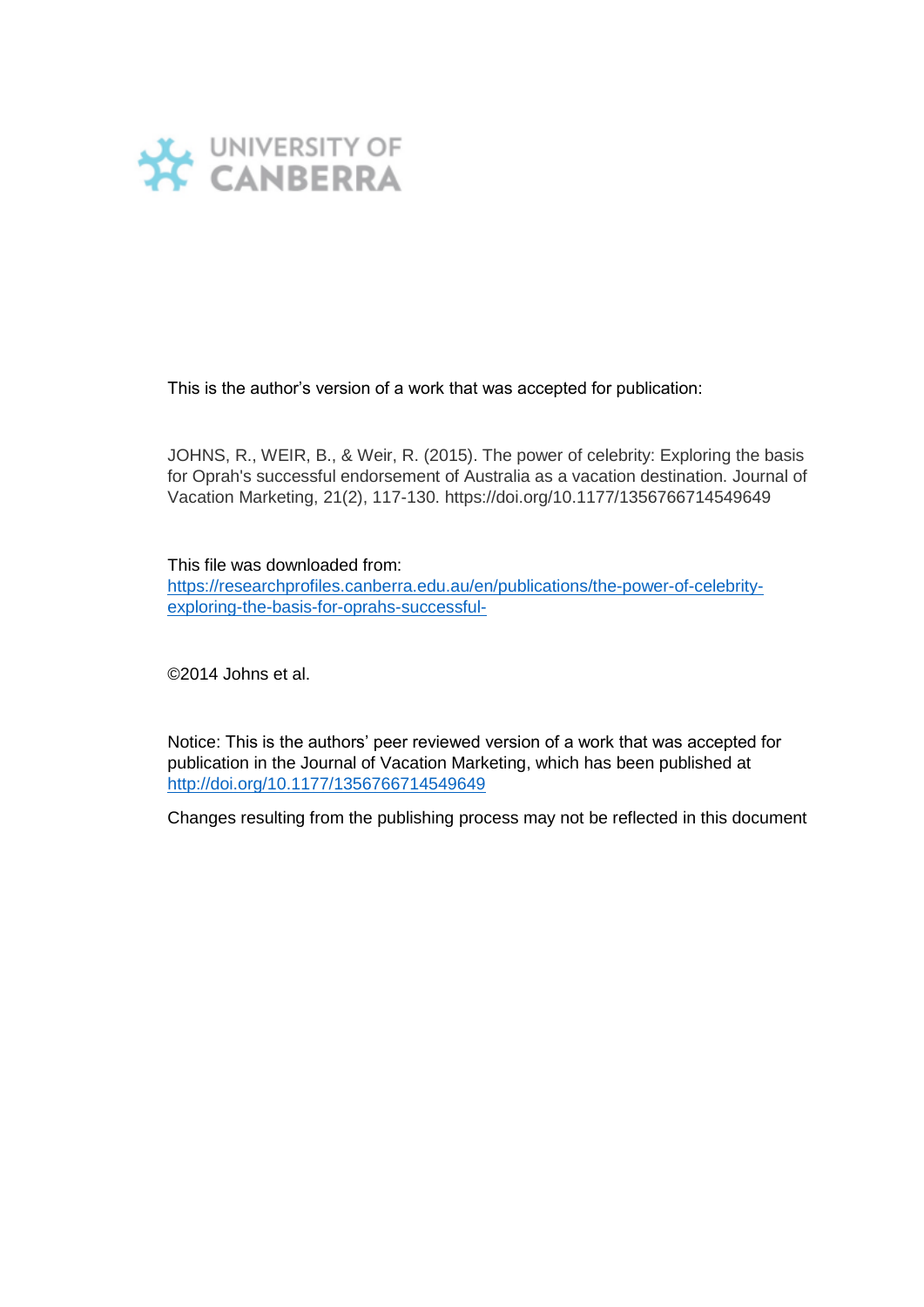**The power of celebrity: exploring the basis for Oprah's successful endorsement of Australia as a vacation destination**

> **Raechel Johns, University of Canberra Brian Weir, University of Canberra Ruth Weir, Tourism Research Australia Journal of Vacation Marketing**

### **Abstract**

In December 2010, *Tourism Australia* and *Tourism New South Wales* (respectively, Australia's national, and Australia's largest state tourism promotion agencies), entered into an agreement with United States talk show host Oprah Winfrey (or 'Oprah') for Ms Winfrey to undertake a celebrity endorsement tourism marketing campaign for Australia. In executing this campaign, Oprah and 300 of what she called her 'Ultimate Australia Adventure' viewers visited iconic and less well-known tourism attractions around Australia. These visits were filmed and later broadcast as four episodes of the Oprah Winfrey Show in the United States of America, Australia and many other countries during January, 2011. Longitudinal studies of subsequent visitation (especially from the US) showed a delayed but significant surge in tourists, leading to Australian tourism authorities to mark the campaign a success.

While celebrity endorsement has commonly been discussed in a marketing context, little attention has been given to celebrity endorsement in a tourism context (Glover, 2009). This paper investigates this issue, in particular focussing on a close analysis of the content of the broadcasts to explore why the approach chosen for the campaign was successful. The paper begins with an analysis of the aims of the exercise, and presentation of longitudinal data to show the campaign outcomes. The following sections then explore celebrity endorsement, beginning with a review of the literature, followed by content analysis of the four 'Ultimate Australia' Oprah episodes. Results indicated that Oprah's celebrity endorsement of Australia may have been more about positioning than direct marketing, that Oprah's 'brand-image' had significant value as a celebrity endorser, and that Oprah had strong appeal in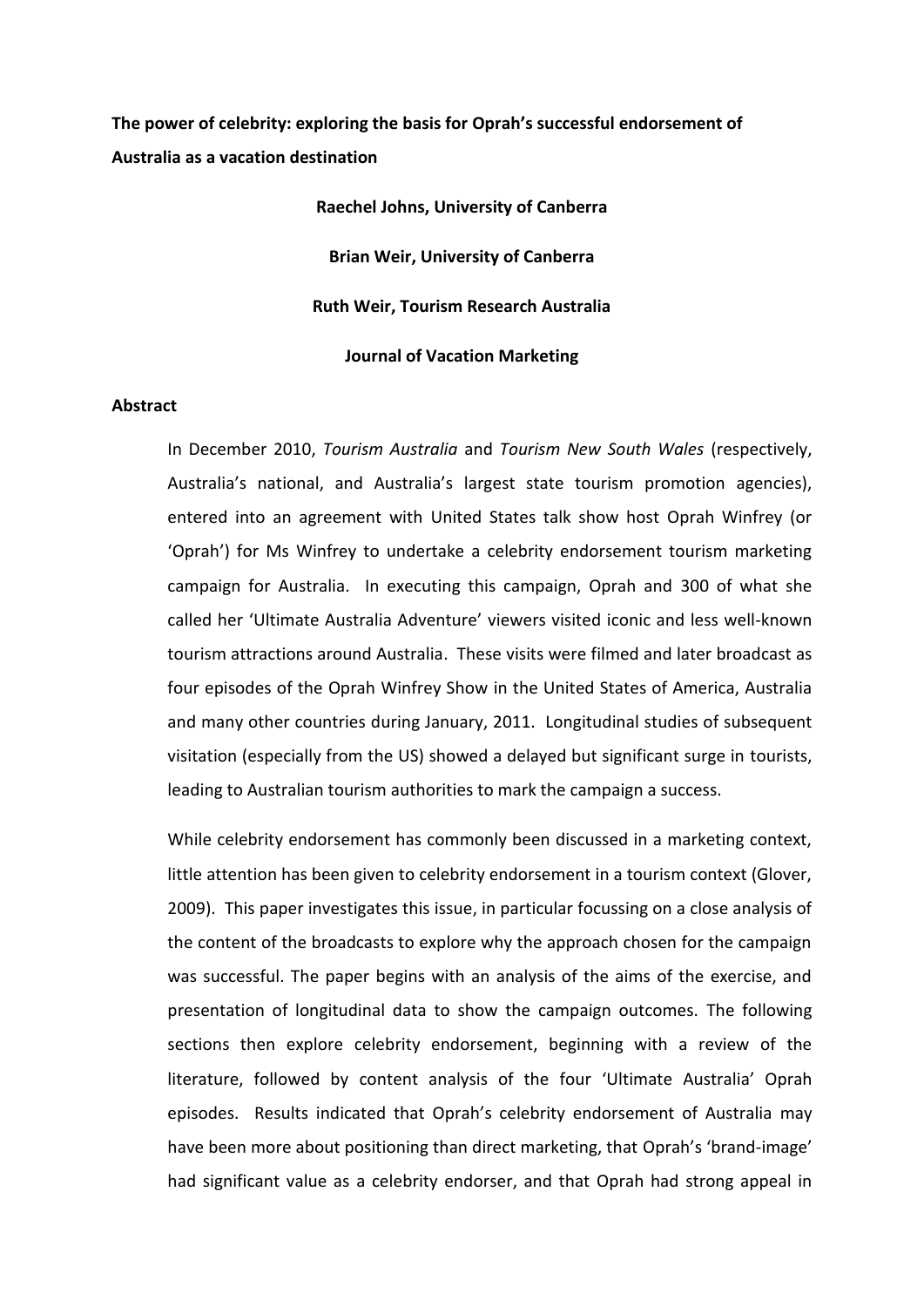these roles to the Tourism Australia target market. This study offers a number of theoretical contributions. It has followed a strong celebrity endorsement campaign from inception to results over a number of years. It has investigated the nature of celebrity endorsement and the value of positioning and branding as well as marketing in the value of endorsements by celebrities. Finally, it adds to the literature on celebrity endorsement of tourism destinations, a field so far little explored.

#### **Keywords**

Australian tourism, celebrity, endorsement, Oprah Winfrey, tourism image

#### **Introduction**

In December, 2010, Oprah Winfrey took 300 of her 'Ultimate Australian Adventure' viewers on vacation to Australia. The trip was filmed and edited into more than four hours of 'dream come true' television, broadcast in four episodes, about Australia (McEvoy, 2010). This exercise, costing \$3.5 million, was funded by Tourism Australia and the NSW State Government. Oprah Winfrey's 'power' as a celebrity endorser has been studied previously; for example, Oprah selecting a book for her book club can increase sales by up to \$US2.5 million (Trachtenberg, 2002).

Since the episodes were broadcast, the researchers have tracked the outcomes of the campaign, which has been deemed a success by Australian tourism promotion agencies and stakeholders. In light of this success, the researchers then went back to the original four episodes to explore the nature of celebrity endorsement. In particular, this exploratory study aimed to investigate three issues:

- *Oprah's celebrity endorsement of Australia: sales-oriented promotion or longer term brand positioning?*
- *Oprah's 'brand-image' and value as a celebrity endorser*
- *Oprah's appeal to the Tourism Australia target market*

This paper will firstly provide an overview of the campaign and its outcomes so far. The study then reviews the literature around the Oprah Winfrey Show and celebrity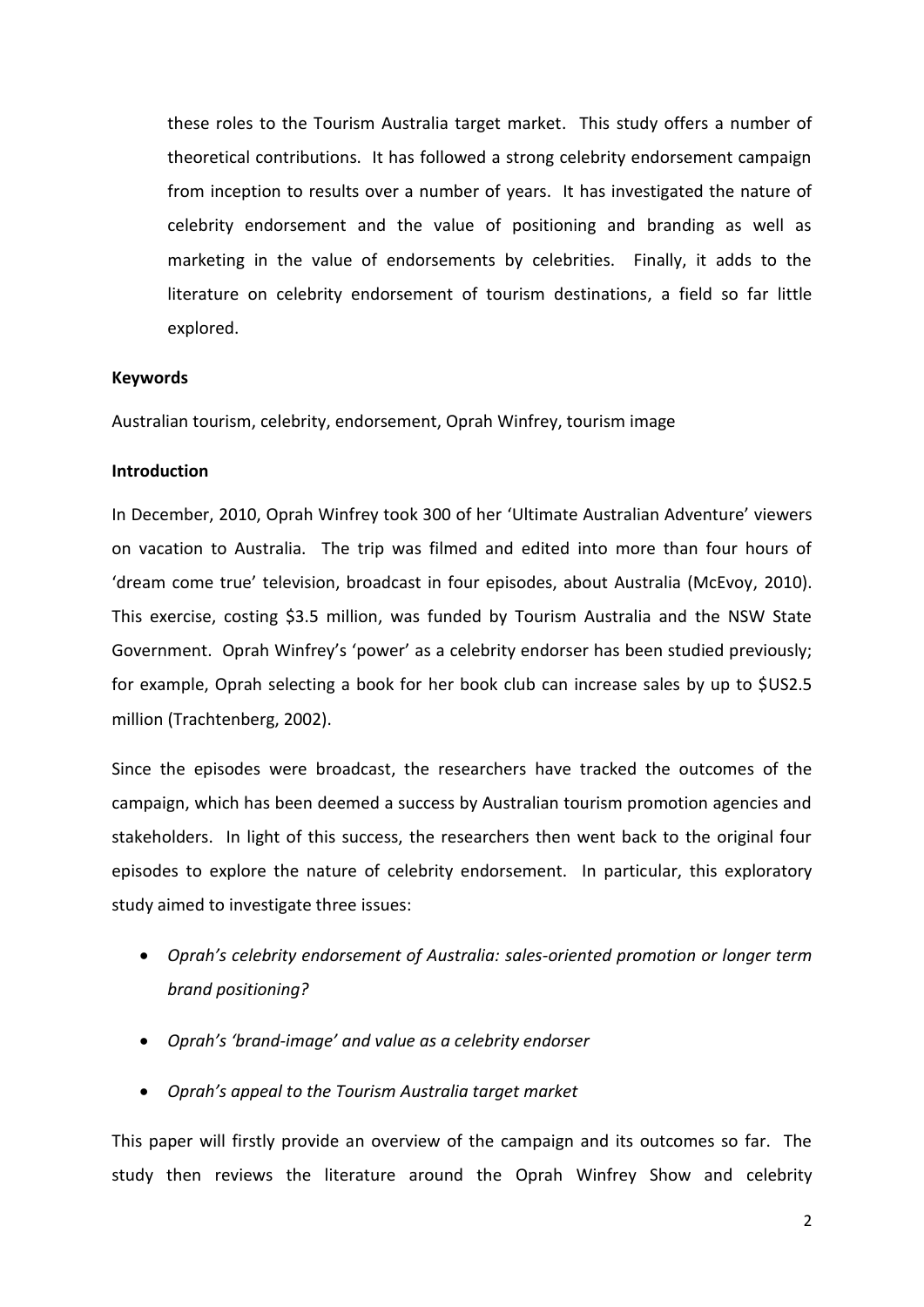endorsement generally. A detailed content analysis of the episodes filmed in Australia using a matrix developed by the researchers is followed by a discussion of the results. Finally, conclusions and implications for further research will be provided.

#### **Background**

#### *Tourism and tourism marketing in Australia*

Tourism is a major industry sector in Australia: in 2010 (at the time of the Oprah exercise), it was worth \$A92 billion in spending, including \$A26 billion in international tourism receipts (McEvoy, 2010); it also employed almost 8% of Australians (908 000 people) directly and indirectly (Tourism Research Australia 2013). In 2010 Tourism Australia had launched a new promotional campaign – 'There's Nothing Like Australia' – aimed at "demonstrating what's different about Australia and [bringing] the Australian personality to life" (McEvoy, 2010). The new campaign had already shown success in increasing visitor numbers, but as the head of Tourism Australia said at the time:

"… staying top of mind, being the destination of choice is a constant battle. There are more than 200 countries with national tourism organisations trying to convince these same consumers that they have something to offer. How do you shout above this noise?" (McEvoy, 2010).

Based on a market segmentation study, focus groups and motivation research, Tourism Australia defined the profile of their ideal visitor, the 'Experience Seeker' – an experienced, adventurous, international traveller, seeking a variety of experiences. *Experience Seekers* tend to have a higher than average household income, are tertiary educated and avid users of technology. Experience seekers tend to make up 30 to 50 per cent of long haul outbound travellers from key countries (Tourism Australia, 2013a). Within a US context, *Experience Seekers* travel for self-esteem, accomplishment and an enriched life, rather than peace of mind, personal happiness and freedom/escape (Tourism Australia, 2013b).

#### *Oprah's Ultimate Australia Adventure campaign*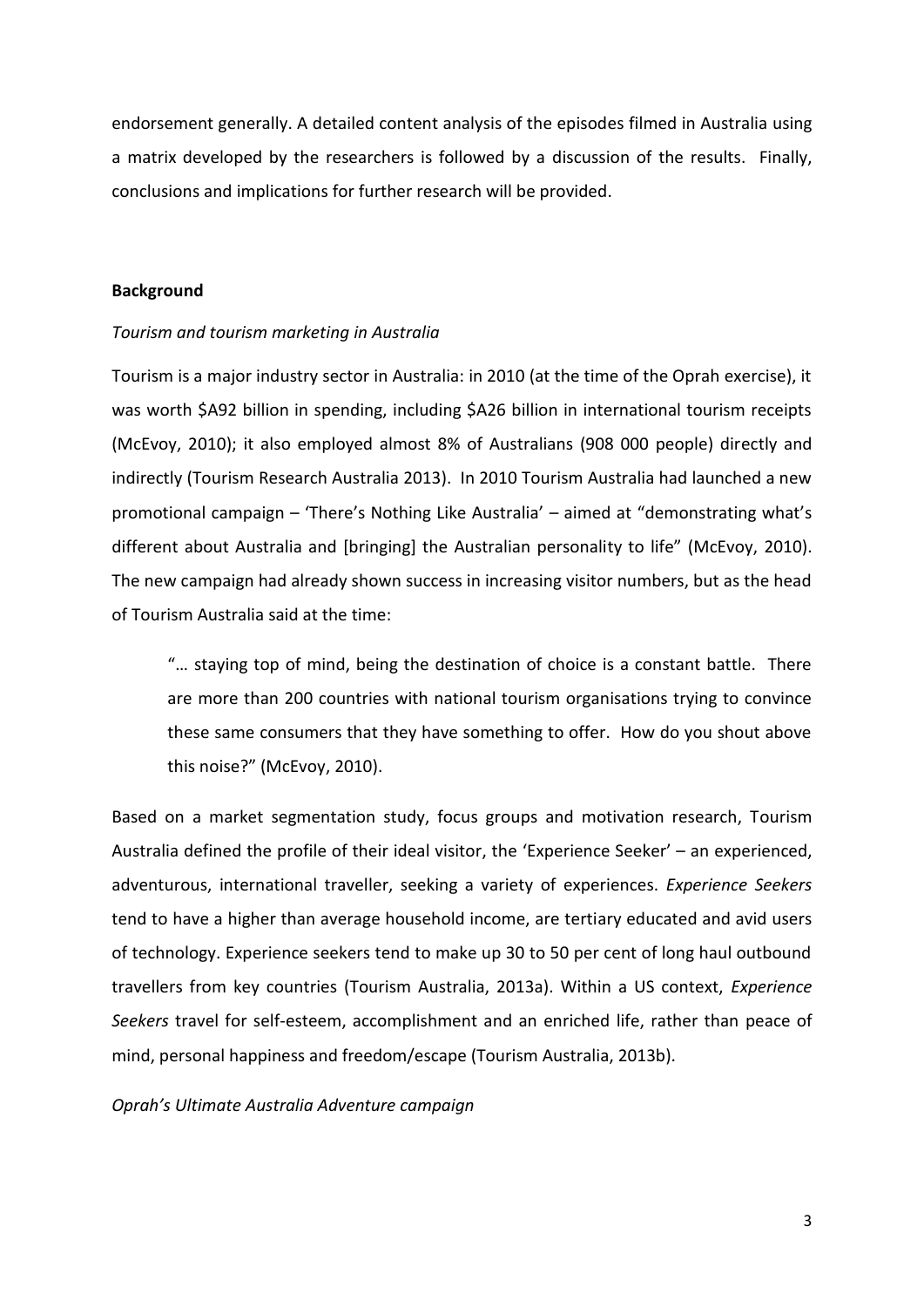Tourism Australia's aim was to use the power of Oprah's celebrity endorsement (and accompanying media interest in the US and elsewhere) to, as the then head of Tourism Australia noted, "to cut through, to … gain attention so that people will best understand that there really is nothing like Australia" (McEvoy, 2010). Oprah's show was especially attractive in this sense because of the perceived 'power' of Oprah's interest in and endorsement of Australia as a tourism destination, the demographics of Oprah's television audience (women aged 25 – 54 with above average incomes), and women's roles as 'holiday decision-makers' (McEvoy, 2010). The primary focus was the United States, but benefits were anticipated from the promotion in other countries.

#### *Campaign outcomes*

There were significant perceived benefits from the first announcement of the campaign. Before the shows began filming, the estimated value of promotional coverage was in excess of \$A17M, and there had been more than 12,000 media stories written and broadcast in Australia alone about the series (McEvoy, 2010). According to John Brown, a former Australian Tourism Minister "You couldn't possibly quantify the success that you're going to get from this. The publicity that Oprah will bring to Australia, all around the world, is something you couldn't buy" (Jensen, 2010).

In terms of visitation, there was acceptance that visitor numbers could take considerable time to change. As Tourism Australia states – "the Oprah Effect was never going to be an instant phenomenon and we believe the full impact will be seen over many years to come" (McEvoy, cited in Houston and Vedelaog, 2011). McEvoy stated at a conference "I think all of (Winfrey's) impact comes from now. I think we are going to wait three years to see the (full) impact and in five to seven years you'll still see it" (McEvoy, cited in Sinclair, 2011).

US Tourism operators reported a substantial increase in inquiries about Australia after Oprah's visit. Qantas reported a 250 per cent rise in web site traffic, in addition to an increase in phone calls. A thirty-three per cent rise in visits to the web site www.sydney.com was also reported (Anon, 2011). Tourism from the US to Queensland, Australia increased in the two months after the episodes were filmed (Ironside, 2011) and while those in Tourism Queensland believed in 2011 that it was too early to attribute the increase to the Oprah episodes, they stated that there was a possibility that it has had already made an impact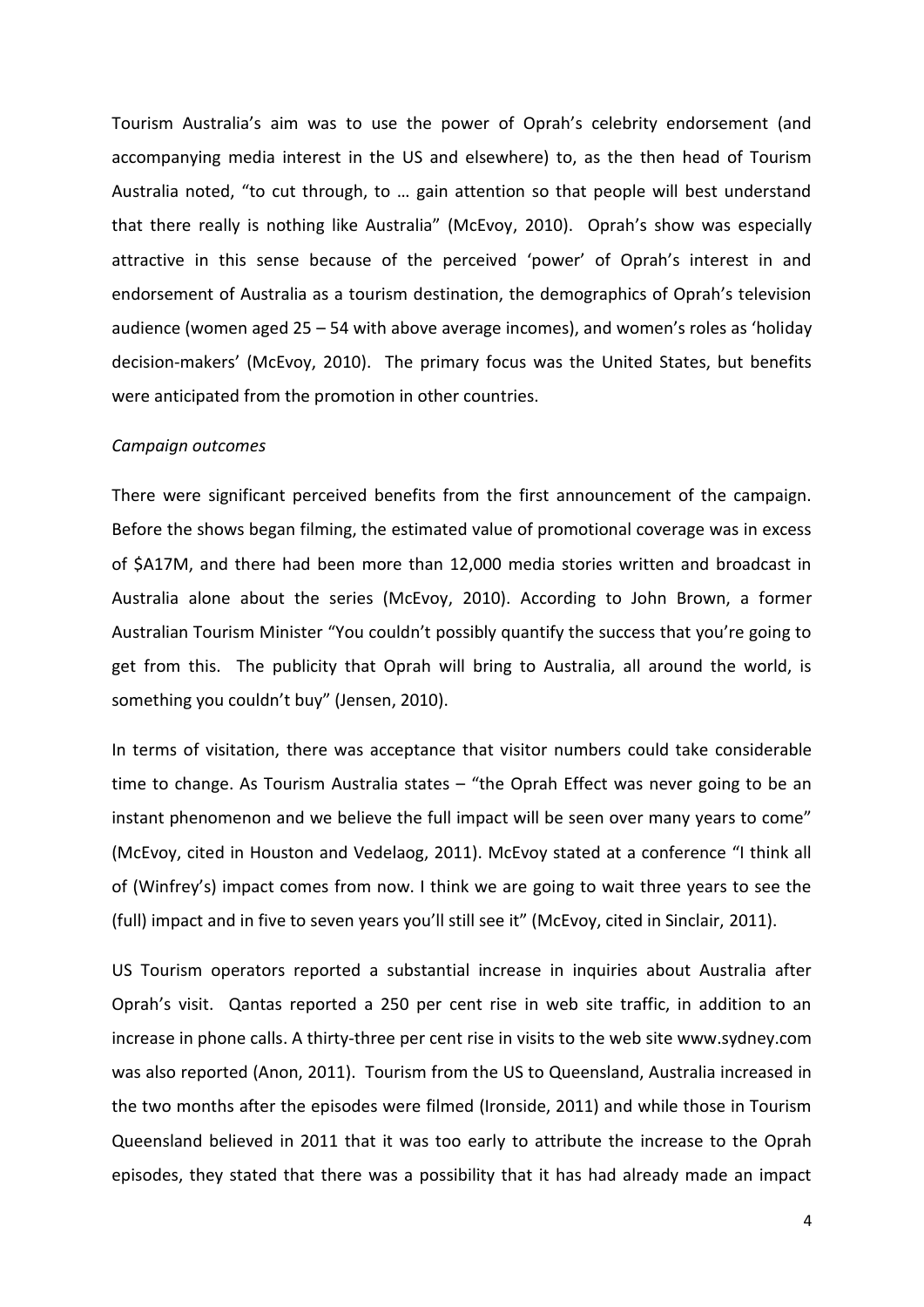(Ironside, 2011). Some media reports have included statements from tourists indicating that Oprah definitely impacted on their decision to visit Australia (Barlass, 2011).

While travel data is not a direct representation of the results from Oprah's visit to Australia, trends are indicating an increase in visitor numbers from the US, with as anticipated a lag time of about three years, as shown in Table 1, below [other ref on this?].

| <b>Time period</b> | Visitor arrivals* | % change from |
|--------------------|-------------------|---------------|
| (year ending June) |                   | previous year |
| 2008               | 426,606           |               |
| 2009               | 424,646           | $-0.46$       |
| 2010               | 459, 335          | 8.17          |
| 2011               | 434,600           | $-5.38$       |
| 2012               | 437,784           | 0.73          |
| 2013               | 464, 634          | 6.13          |

**Table 1: United States' visitor arrivals in Australia** 

*\*Data excludes tourists under 15 years of age*

## *Source: Tourism Research Australia 2014 (unpublished data)*

Despite the recent increase in visitor numbers, media coverage of the visit has been quite negative, based on the cost of the visit and the Australian stereotypes reinforced. For example, one newspaper article quoted a tourism executive who stated "(The Oprah visit) reinforced the old stereotype of tropical beaches, koalas and the Harbour Bridge… Isn't it time we came up with something a bit more sophisticated?" (cited in Houston and Vedelago, 2011). More recently, news stories have highlighted the increase in visitor numbers from the US, linking the increase back to Oprah's visit (see for example Saurine, 2013 and Saurine, 2012). Figure 1 provides a graphic representation of visitor numbers from the US.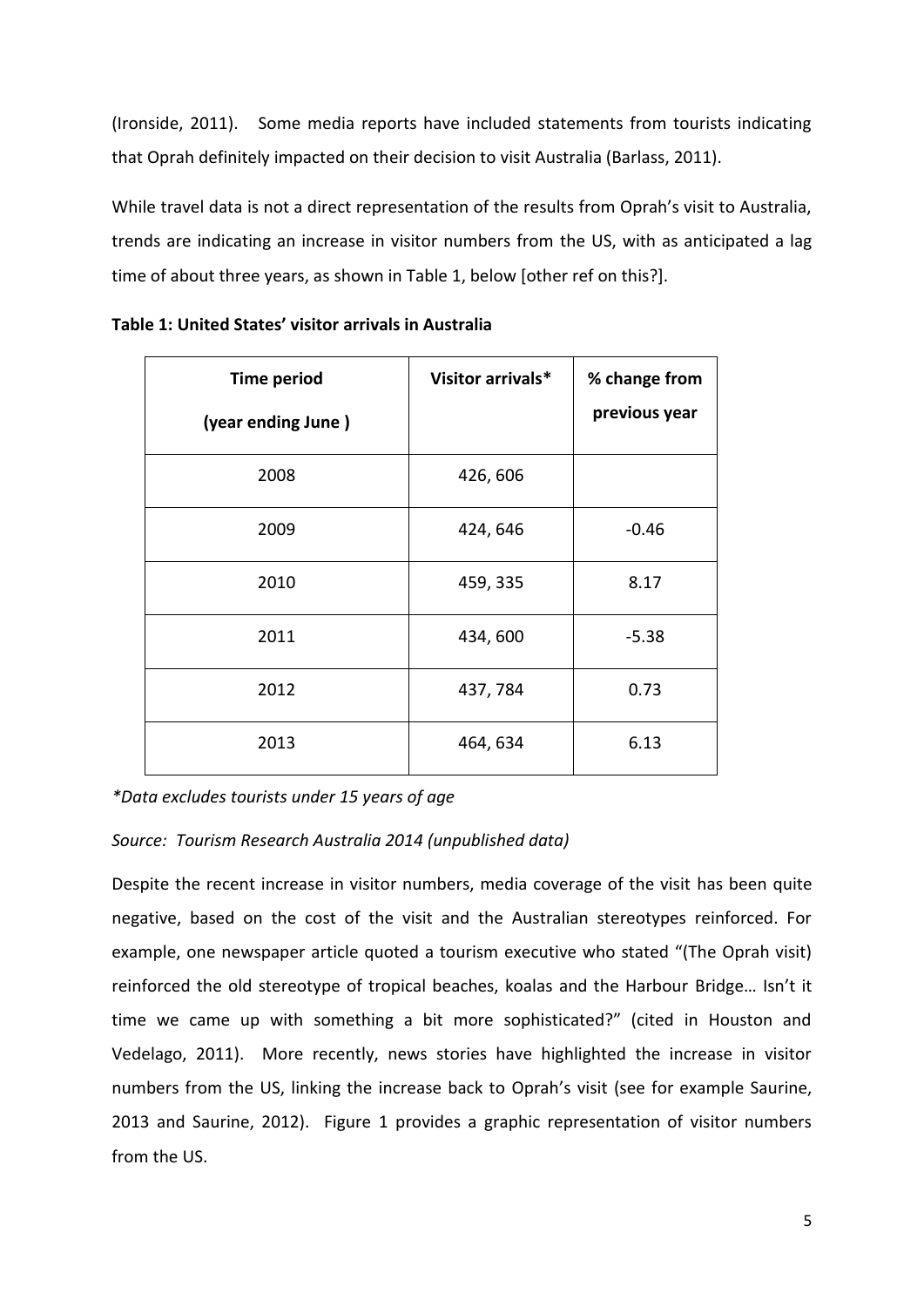

## **Figure 1:** Arrival trends from the USA – Visitation USA into Australia 1980 - 2012

Source: Tourism Australia, 2013c

The figure above indicates the increase in visitor numbers overall from the United States. Although visitor numbers peaked around 2000 (at the time of the 2000 Sydney Olympics), they have since increased again over recent years. This increase appears evident since the Oprah visit to Australia; however analysis of the figure indicates that this upward trend was occurring prior to the Oprah visit to Australia.

## **Literature review: Celebrity endorsement and tourism marketing**

Having provided background on the campaign and its outcomes, this section surveys the literature around celebrity endorsement and tourism marketing.

The main way tourism marketers influence decision making is to position the image of the destination through the use of promotional literature, the opinions of others and the general media (Echtner and Ritchie, 1991). Image plays a major role in tourism marketing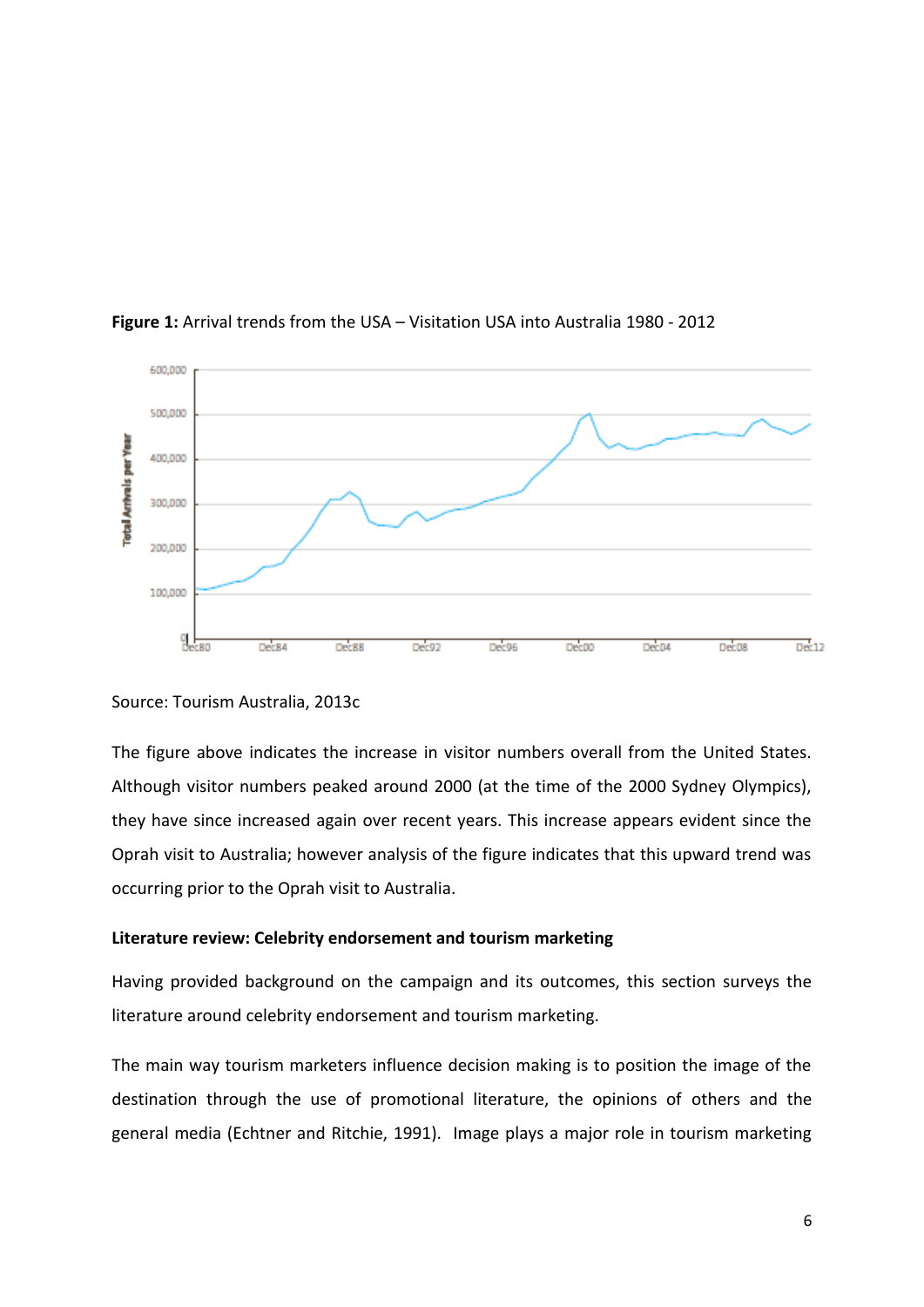(Bolan and Williams, 2008) and films have been found to be useful for building a destination's brand image (Bolan and Williams, 2008; Grihault, 2007).

Theory on destination branding emerged in the late 1990s with conceptual papers and the first book on the topic in 2002 (Pike, 2008). Destination branding is quite complex (Wheeler, 2008) particularly due to the multi-dimensional nature of the brands (Morgan, Pritchard and Pride, 2004), with different places, attractions and sub-brands (Wheeler, 2008). Promoting 'Australia' therefore is more complicated than it may appear because of the different types of locations and activities within the country and because of the varying expectations of tourists. While an organisation can promote the brand of Australia, it does not necessarily assist tourists to make decisions about where to travel.

There are three major ways for a celebrity to endorse a destination – through media coverage of a celebrity at a destination; through TV travel shows and through celebrity endorsement in advertising (Glover, 2009). It is important for the tourist's self-image to relate to the celebrity's image and the image of the destination (Glover, 2009). For example, while Oprah and Australia may be compatible, viewers are unlikely to be affected by the promotional campaign if they do not feel a connection to Oprah and/or Australia that matches their self-image. This is reinforced by literature which suggests that it is essential to consider the target market in all promotional campaigns (Crockett and Wood, 1999). Marketers are able to differentiate their offering from competitors through the use of their brand (Rowley, 1997). A 'brand' can be a name used to imply a particular image (Rowley, 1997; Keller and Lehmann, 2006), but also acts as a means for consumers to express themselves (Krishnan and Hartline, 2001).

Service intangibility means that branding in services is particularly important (Krishnan, and Hartline, 2001; Hermansson and Larsson, 2005), however literature addressing the development of a service brand is relatively limited with researchers focusing instead on service delivery (Dall'Olmo Riley and de Chernatony, 2000; Bitner, Booms, and Mohr, 1994). Having a celebrity to endorse a destination could increase the tangible cues of the brand (in this case, Australia) as the consumer links aspects of the celebrity's image to the destination.

#### *Celebrity Endorsement*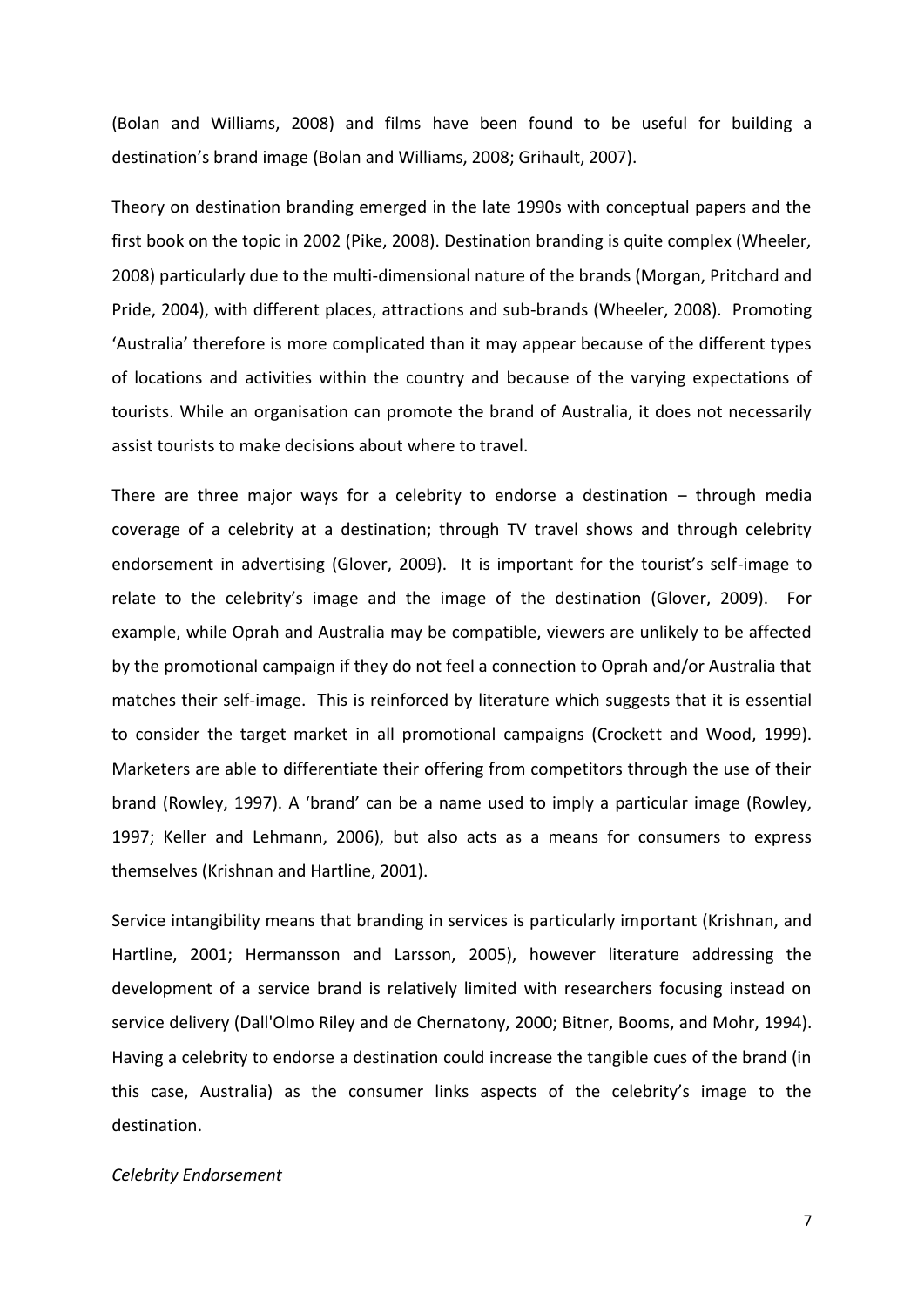In promotion, celebrity endorsement is commonly used (Pringle, 2004) and celebrities have been used to promote tourism destinations (Glover, 2009). A promotional message by a celebrity both breaks through advertising clutter (Magini, Honeycutt and Cross, 2008) and attracts media attention.

The role of the celebrity includes self-promotion, appearing in public and selling commodities (Brockington, 2008). Special attention is given to celebrities because of both their different lifestyles, and the ability of fans to connect with them (Gamson, 2001). This creates a fantasy of "upward mobility and choice in social conditions where standardization, monotony and routine prevail" (Rojek, 2001: 33). For many people, therefore, celebrities provide a means of escapism and for some, the hope that this fantasy could become a reality for them (Brockington, 2008). Oprah Winfrey's 'Rags to Riches' story makes Oprah seem even more believable; that is she is someone the viewers can aspire to become. Furthermore, because of their apparent lack of agenda, celebrities such as Oprah are trusted by the public more so than politicians (see for example Rose, 2006) making them ideal candidates for celebrity endorsement. Research suggests that the use of a celebrity endorsement can contribute to higher product evaluations (Dean and Biswas, 2001) and increased financial returns (Erdogan, Baker and Tagg, 2001), however this is more likely when consumers believe the celebrity genuinely likes and supports the product (Atkin and Block, 1983). In comparison, using an inappropriate celebrity could have a negative effect on sales and even a long lasting negative brand image (Magini, Honeycutt and Cross, 2008). Association between the brand and celebrity can create an 'associative link' between the two (Klein, 1991), making an advertisement more memorable (Friedman and Friedman, 1979) and improve in the recognition of the brand (Petty, Cacioppo and Schumann, 1983) or negatively impact on the brand perception (Magini, Honeycutt and Cross, 2008). In advertising, celebrities are known to capture the audience's attention (Misra and Beatty, 1990) and enhance memory of the brand (Agrawal and Kamakura, 1995), often contributing toward a positive perception of the product or brand (Misra and Beatty, 1990).

According to research, certain attributes are more likely to contribute toward an effective celebrity endorser. These attributes are trustworthiness; expertise; match of product images and values to celebrity's images and values; celebrity's genuine support and finally, when consumers perceive the celebrity to be part of their reference group (Magini,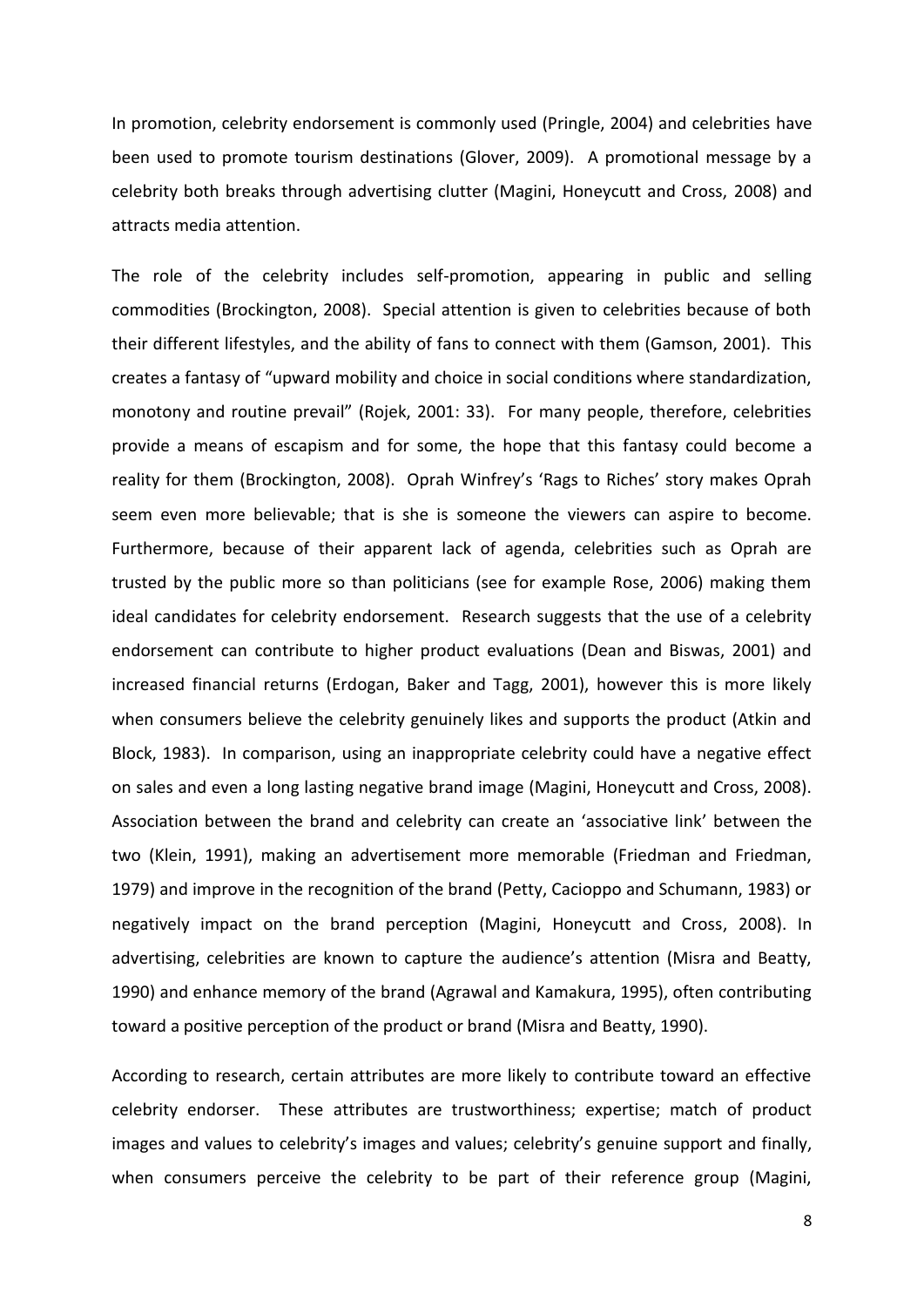Honeycutt and Cross, 2008). Although a great deal of literature exists on celebrity endorsement, very few researchers consider celebrity endorsement in tourism (Glover, 2009). This paper seeks to make a contribution toward this gap by exploring one specific celebrity endorsing one particular destination. Although secondary data exists, providing a review of tourism figures, it is important to consider how Australia was positioned during the episodes. The study conducted, therefore, reviews each of the epidsodes.

### **Methodology**

### *Content analysis*

This section focuses on the analysis of the broadcast Oprah episodes.

Content analysis was deemed to be the most appropriate tool for analysing the episodes. Issues with credibility and transferability can exist through qualitative content analysis, however by implementing particular research considerations in the collection of data, these issues can be minimised (Graneheim and Lundman, 2004). Given limited analysis of the episodes was available in the public domain, the authors collaborated to develop a matrix of items (see Figure 2) to address, based on watching the episodes and the literature review.

| <b>Item</b>       | Coding                  | <b>Elements</b>              |
|-------------------|-------------------------|------------------------------|
| Language          | Australians / visitors  | Slang; adjectives;           |
|                   |                         | spokesperson and other       |
|                   |                         | language used                |
| Images            | Pictures / descriptors  | Australian destinations &    |
|                   |                         | landmarks                    |
|                   |                         | Weather                      |
|                   |                         | General descriptors          |
| Celebrities and   | Australians / Americans | Type of celebrity and        |
| dignitaries       |                         | whether they are Australian  |
|                   |                         | or international             |
| Product placement |                         | Australian vs. international |
|                   |                         | brands                       |

### **Figure 2: Content analysis matrix**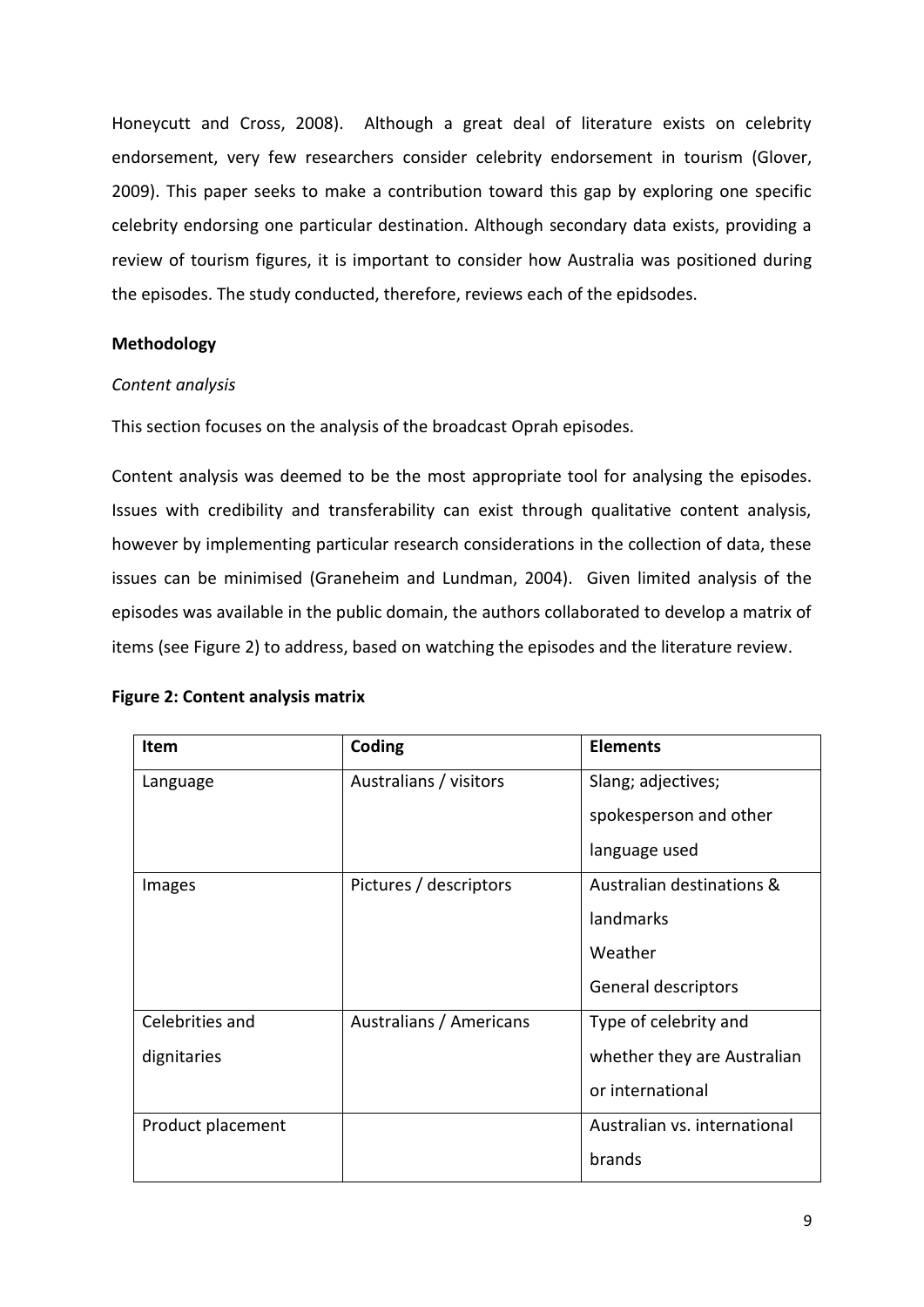| Verbal endorsement / | Oprah / other visitors | <sup>1</sup> Spokesperson and terms |
|----------------------|------------------------|-------------------------------------|
| recommendation       |                        | used                                |

As will be seen, the matrix identified key areas for observation such as Australian imagery (including wildlife, buildings and destinations), Australian 'slang', celebrities, promotion of products, and key quotes. Quotes could include Oprah recommending people come to Australia (e.g. "you must come to Australia!") or the audience members discussing why this was the trip of a lifetime.

Two researchers viewed the episodes together and used the matrix to record observations.

At the end of each episode, the researchers compared their observations, recording commonalities and also identifying observations that only one researcher made. This gave the researchers more detailed information on major (those which were observed by both researchers) and more minor (one researcher only) aspects. A third researcher reviewed the observations without watching the episodes to identify any unusual observations. This provided the researchers with an objective analysis of the observations. The data was then transcribed into a word processing file and further analysed by the team, before the findings were discussed in the context of this paper.

## **Results**

The content analysis revealed many positive comments and quotes about Australia

## *Australian language*

Peculiarly Australian language, perhaps better labelled 'slang', was utilised regularly in the shows by both Oprah and her American guests, and Australians the guests were interacting with – see Table 1.

## **Table 1.** Australian language or 'slang'

| Episode #   Australian 'slang' used by Americans | <b>Australian 'slang' used by Australians</b> |
|--------------------------------------------------|-----------------------------------------------|
|                                                  |                                               |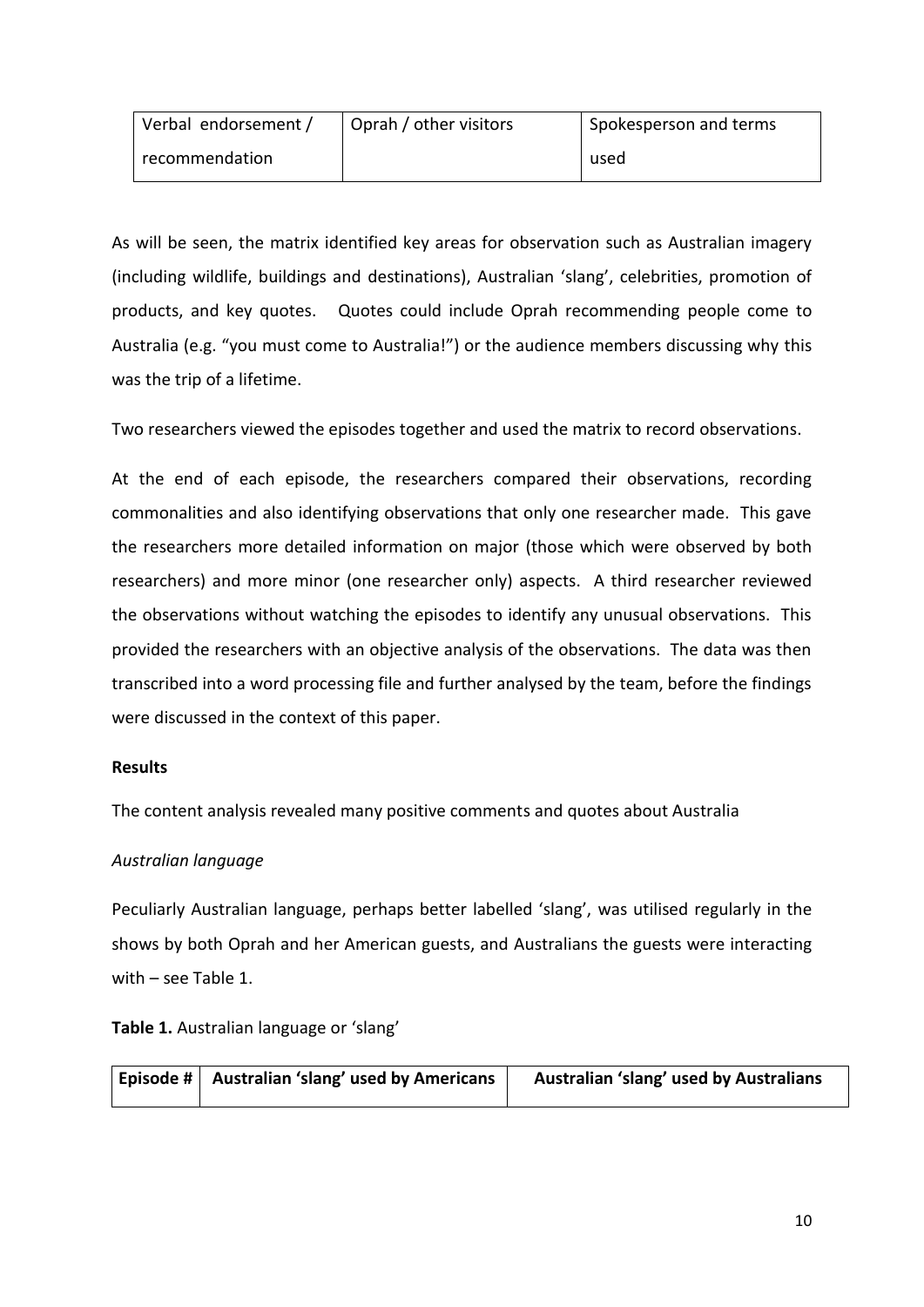| $\mathbf{1}$ | "Barbie" for BBQ<br>Discussion of how to pronounce<br>Melbourne<br>"Matey"                                                                                                                                             | Prime Minister said to Australians<br>that they should give a big<br>"Melbourne G'day" to Oprah<br>"Barbie" (for barbeque) |
|--------------|------------------------------------------------------------------------------------------------------------------------------------------------------------------------------------------------------------------------|----------------------------------------------------------------------------------------------------------------------------|
| 2            | "Down under"<br>"Cheers, mate"<br>"Pressie" for present<br>"Aussie, Aussie, Aussie, Oi, Oi,<br>Oi" (when on the Sydney<br>Harbour Bridge)<br>Oprah: "I love saying 'g'day' -<br>it's my new favourite thing to<br>say" | "Aussie Aussie Aussie, Oi Oi Oi" (at a<br>fan's barbeque)                                                                  |
| 3            | "Hello mate"<br>"No worries, mate"                                                                                                                                                                                     |                                                                                                                            |
| 4            | "G'day mate"                                                                                                                                                                                                           |                                                                                                                            |

As can be seen in Table One, Oprah enjoyed using Australian colloquiums to discuss common words, such as "pressie" for present and "barbie" for a barbeque. Her "new favourite thing to say" was "G'day" and Oprah used it throughout the episodes. Her use of such language subtly promoted Australia as being both similar to, but also different to, the US. Her enthusiastic adoption of this idiom suggests she found it endearing and fun.

# *Images*

In addition to Australian slang, Australian imagery was utilised extensively in the episodes. Many images on the episodes featured pictures of physical landmarks and also wellrecognised buildings and architecture. Imagery of typical Australian symbols such as animals (koalas, kangaroos) and food were also well utilised. Table 2 indicates the episodes, which demonstrated various landmarks and Australian imagery.

**Table 2.** Australian landmarks and imagery

|  | $ $ Episode # $ $ Physical landmarks | <b>Cultural landmarks</b> | <b>Australian imagery</b> |
|--|--------------------------------------|---------------------------|---------------------------|
|--|--------------------------------------|---------------------------|---------------------------|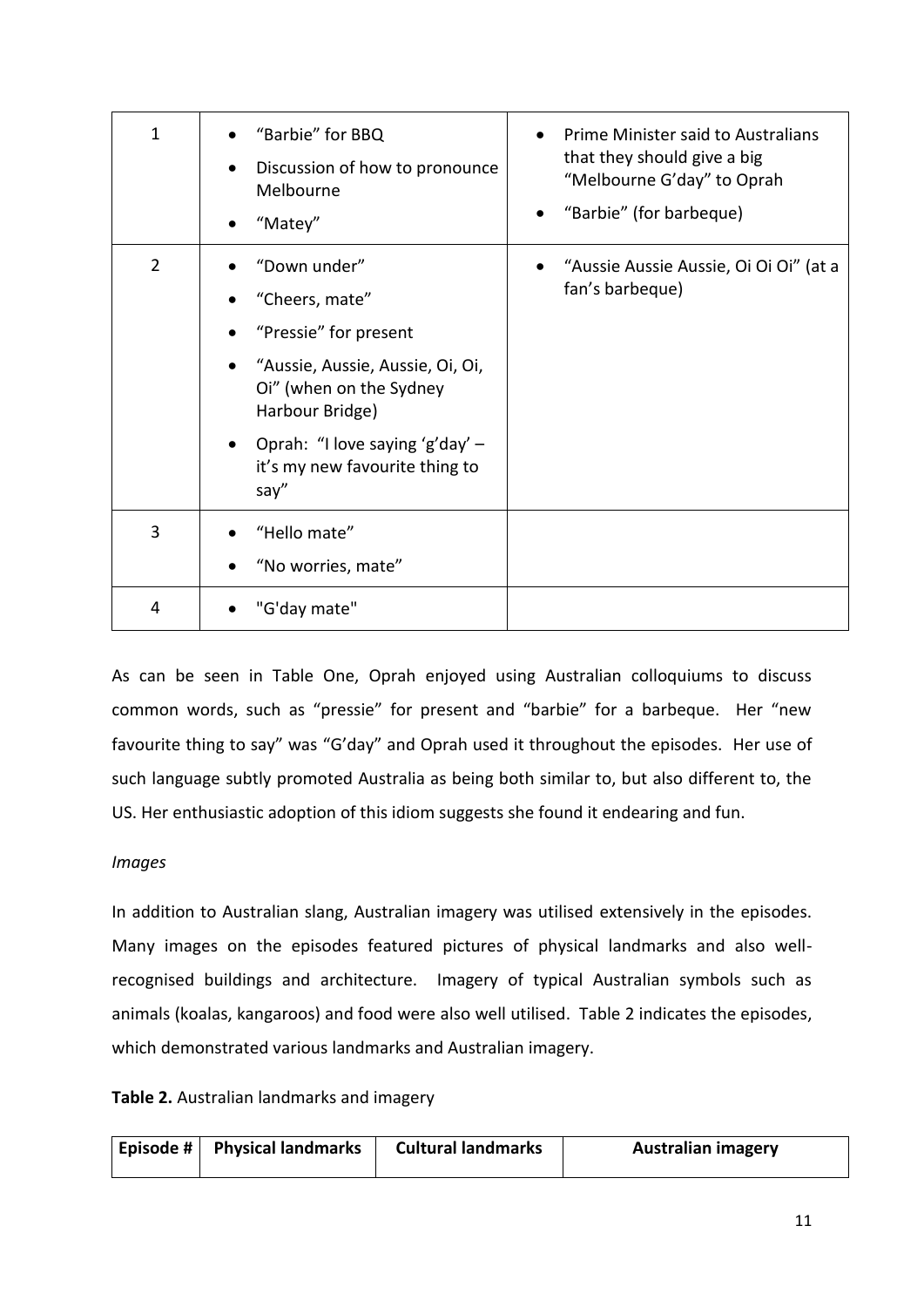| 1              | <b>Great Barrier</b><br>Reef<br>Uluru, Northern<br>$\bullet$<br>Territory - Paul<br>Simon told Oprah<br>"no visit to<br>Australia would<br>be complete<br>without a stop at<br>Uluru"<br>Whitehaven<br>$\bullet$<br>Beach,<br>Queensland -<br>Oprah states it is<br>one of the top<br>ten beaches in<br>the world |                                                             | Koala cuddling<br><b>Tasmanian Devil</b><br>Pictures of map of Australia                                                                                                                                                                                                                        |
|----------------|-------------------------------------------------------------------------------------------------------------------------------------------------------------------------------------------------------------------------------------------------------------------------------------------------------------------|-------------------------------------------------------------|-------------------------------------------------------------------------------------------------------------------------------------------------------------------------------------------------------------------------------------------------------------------------------------------------|
| $\overline{2}$ | Sydney Harbour-<br>Oprah called it<br>the "stunning<br>Sydney Harbour"<br><b>Twelve Apostles</b><br>"natural wonder"                                                                                                                                                                                              | Sydney Harbour<br>Bridge (climb)<br>Sydney 'Oprah'<br>House | Aboriginal Welcome to Country<br>$\bullet$<br>Ceremony<br>Distinctive Australian food<br>Shrimp, oysters, fresh food<br>Kangaroos<br>Penguins - Phillip Island<br>Flora/Fauna<br><b>Hunter Valley</b>                                                                                           |
| 3              | Sydney Harbour                                                                                                                                                                                                                                                                                                    | Opera House                                                 | "Rolling hills" (of the Blue<br>Mountain. "It's like a lush<br>Grand Canyon!"<br>Imagery of kangaroo and joey<br>with comment that<br>"kangaroos are everywhere!"<br>"(We saw) koalas in the wild!<br>Fantastic"<br>Aboriginal cave paintings "it's<br>an overwhelming honour" [to<br>see them] |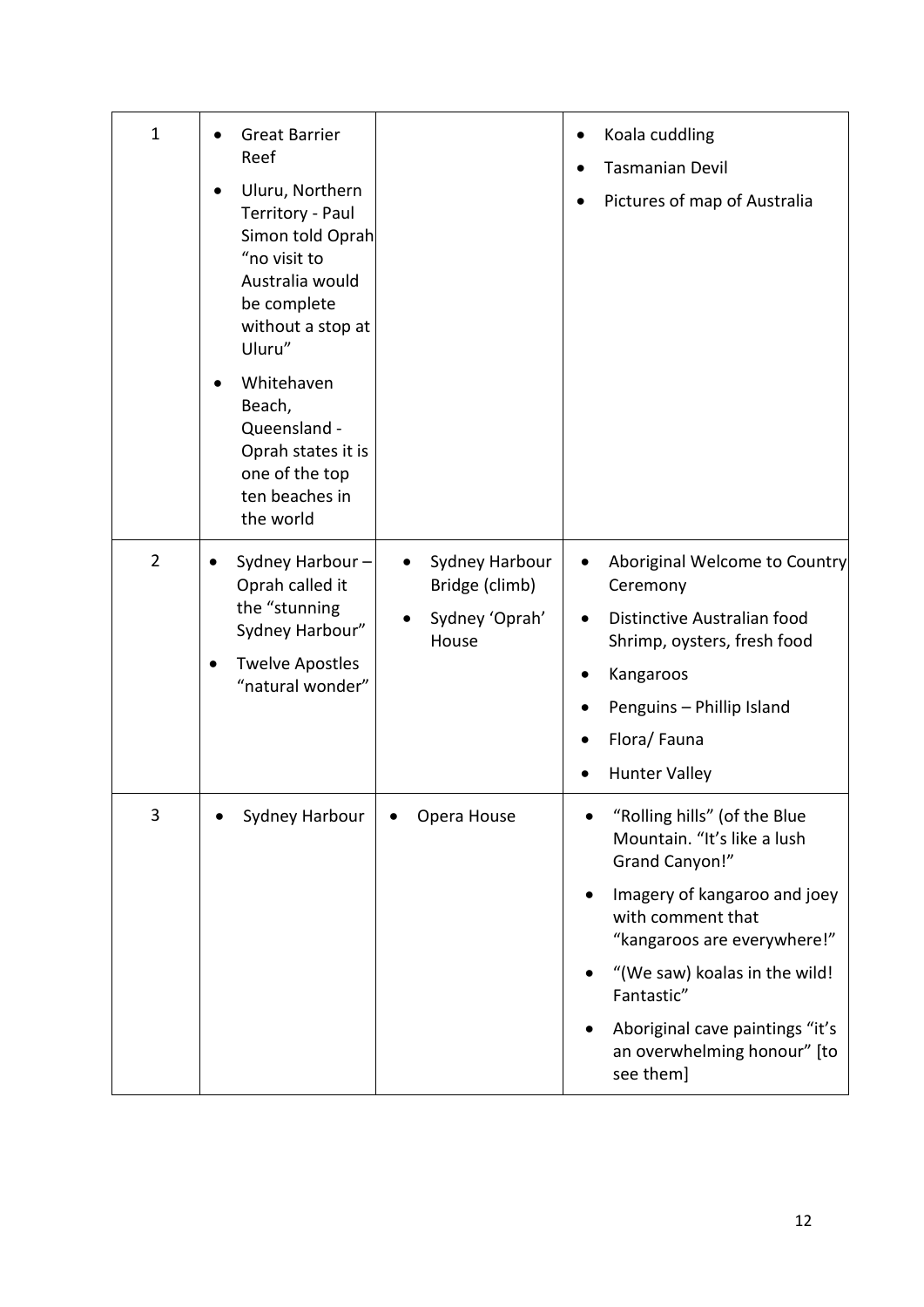| 4 | Oprah discussed<br>the Harbour<br>Bridge: "Did you<br>see my O on the<br>bridge?" | "I snuggled a Koala"<br>Oprah trying Vegemite for the<br>first time with Hugh Jackman<br>("I love it!"), alongside<br>premium Australian wine<br>brand Penfolds                                                                                                           |
|---|-----------------------------------------------------------------------------------|---------------------------------------------------------------------------------------------------------------------------------------------------------------------------------------------------------------------------------------------------------------------------|
|   |                                                                                   | Oprah's crew visited 'Anna' a<br>visitor living in Weipa to invite<br>her to the show.                                                                                                                                                                                    |
|   |                                                                                   | Aboriginal playing the<br>Didgeridoo                                                                                                                                                                                                                                      |
|   |                                                                                   | Qantas choir singing "I still call<br>Australia home". Hugh<br>Jackman, Olivia Newton John,<br>Keith Urban, Nicole Kidman<br>and Russell Crowe joined them<br>on stage, all singing "I still call<br>Australia home". Imagery of<br>Oprah's visit to Australia<br>behind. |

As this table indicates, Australian landmarks and imagery were utilised in the episodes to promote Australia, particularly in terms of its unique landscapes and natural and cultural attractions.

# *Australian weather*

Australia is often promoted as a destination with 'perfect' weather (tourism Australia 2010a). In this context it is not surprising, that part of the imaging of Australia presented by the Oprah Shows was the weather. Furthermore, as the episodes screened in winter in the United States, the highlight on the weather could be a way to make Australia seem more attractive to the potential market. See Table 3.

**Table 3.** Discussion of Australian weather by Oprah and her American guests

| Episode # | Weather-related comment                                        |  |  |
|-----------|----------------------------------------------------------------|--|--|
| 1         | • Oprah: We "left the Wintery states for an Aussie Summer"     |  |  |
|           | • Oprah and Guest at Uluru: Sweat / heat / it's "hot out here" |  |  |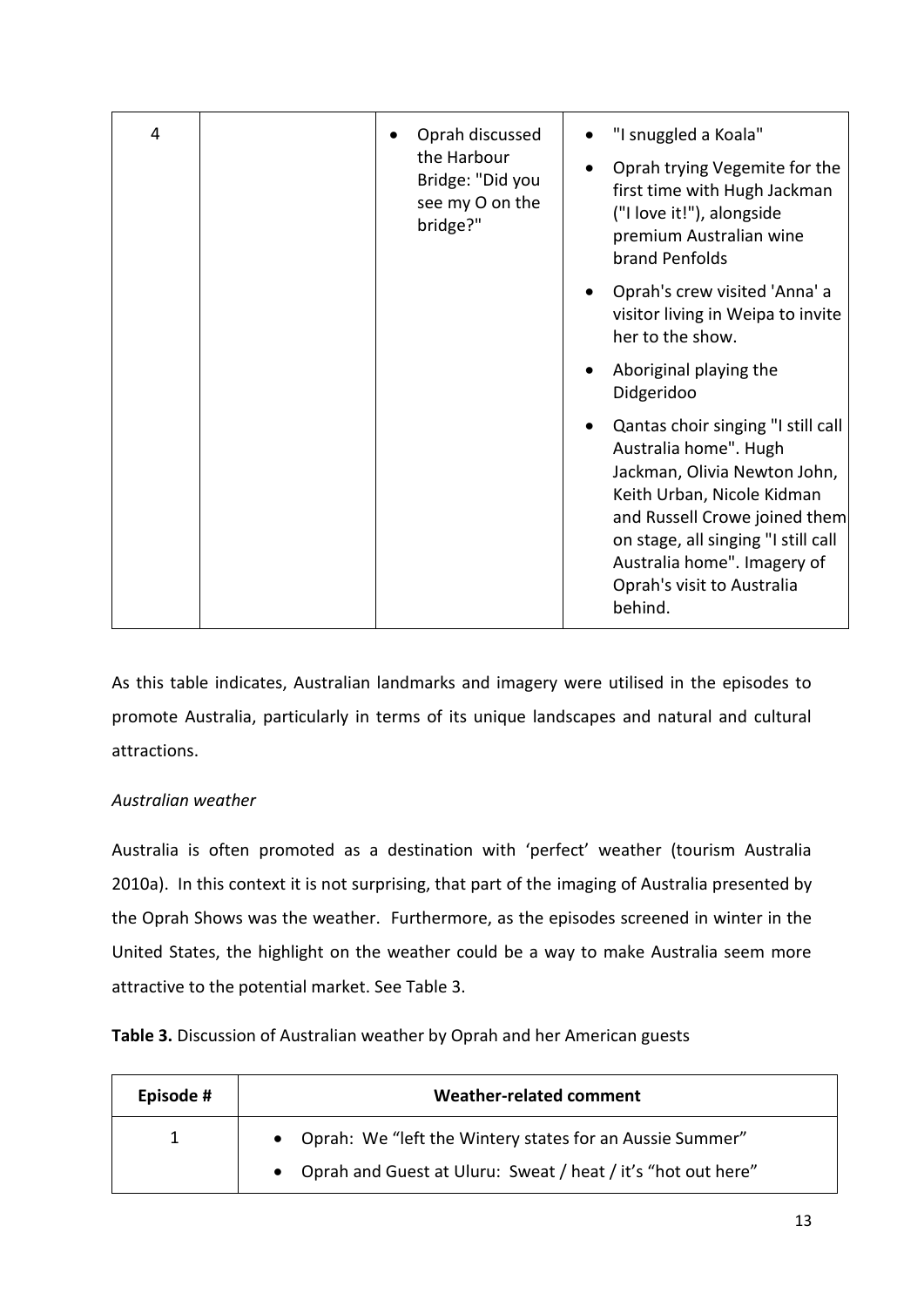|   | • Oprah: "Beautiful Summer Day in Sunny Sydney" |
|---|-------------------------------------------------|
|   | $\bullet$ N/A                                   |
| 4 | N/A                                             |

# *Australian and international celebrities*

Similarly, celebrities were included in the episodes to depict Australia, or to showcase particular sites, products or products. Table 4 provides an analysis of the celebrities interviewed or utilised in the episodes. The majority of these celebrities are Australian and if they are not, the table will indicate this.

|  | Table 4. Celebrities featured in the episodes |  |  |  |  |
|--|-----------------------------------------------|--|--|--|--|
|--|-----------------------------------------------|--|--|--|--|

| Episode #      | <b>Celebrity</b>                  | Category                                        | Role in the show                                                                                                                        |
|----------------|-----------------------------------|-------------------------------------------------|-----------------------------------------------------------------------------------------------------------------------------------------|
| 1              | Julia Gillard<br>$\bullet$        | Then Australia's first<br>female Prime Minister | Introduced Oprah to<br>Melbourne. Interview with<br>Oprah while walking by the<br>city's Yarra River, discussing<br>Australia's culture |
|                | <b>Ten Tenors</b>                 | <b>Musicians</b>                                | Sang "I still call Australia<br>home"                                                                                                   |
|                | Jess Mauboy                       | Musician                                        | Sang to warm up the crowd<br>in Melbourne                                                                                               |
|                | <b>Curtis Stone</b>               | <b>Celebrity Chef</b>                           | Hosted a gourmet Aussie<br>"barbie" at beautiful<br>Whitehaven beach for Oprah<br>and many of her guests                                |
| $\overline{2}$ | Kristina<br>$\bullet$<br>Keneally | Then NSW's first female<br>$\bullet$<br>Premier | Welcomed Oprah and her<br>$\bullet$<br>guests to Sydney calling it<br>the "ultimate location in<br>Australia"                           |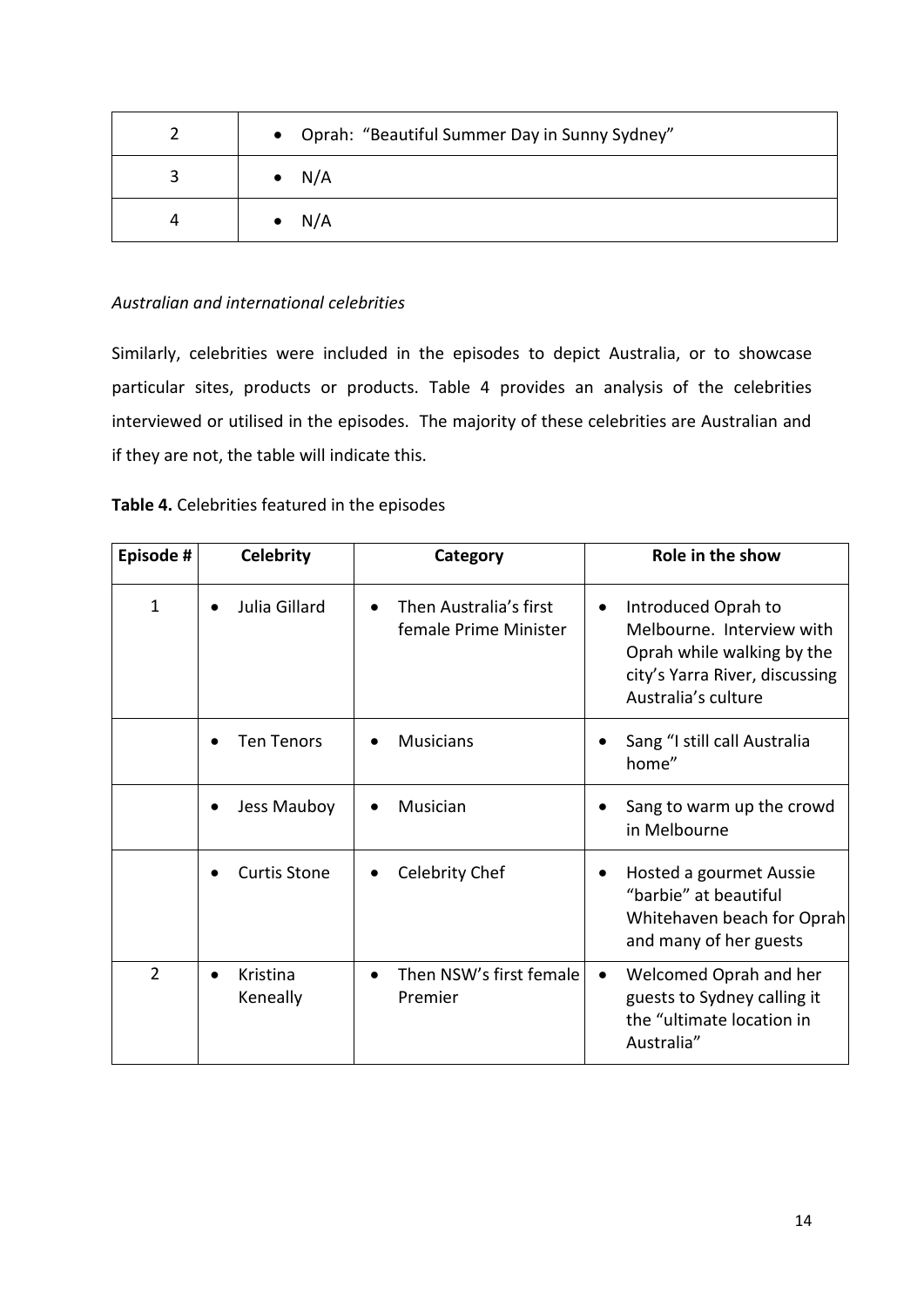|   | <b>Russell Crowe</b><br>and then-wife<br>Danielle<br>Spencer | Actor (and then-wife)                                     | Sailed around the Sydney<br>$\bullet$<br>Harbour with Oprah and<br>some of her fans, while 20<br>other sail boats sailed<br>around them.                                                  |
|---|--------------------------------------------------------------|-----------------------------------------------------------|-------------------------------------------------------------------------------------------------------------------------------------------------------------------------------------------|
|   | Donna Hay<br>$\bullet$                                       | <b>Celebrity Chef</b>                                     | Hosted a function for Oprah<br>٠<br>and her Ultimate Viewers<br>using beach/city/country<br>sections and food to<br>represent this                                                        |
| 4 | <b>Russell Crowe</b><br>and then-wife<br>Danielle<br>Spencer | Actor (and then-wife)                                     | Interview with Russell, and<br>quick chat with Danielle                                                                                                                                   |
|   | Jay Z interview                                              | American performer                                        | Interview and concert                                                                                                                                                                     |
|   | Jon Bon Jovi                                                 | American singer                                           | Sang a song, short interview                                                                                                                                                              |
|   | Irwin Family                                                 | Australian/American<br>zoo keeper and<br>celebrity family | Zoo visit shown                                                                                                                                                                           |
| 4 | U <sub>2</sub>                                               | Non-Australian (Irish)<br>band                            | Oprah took a series of her<br>American viewers to watch<br>the U2 concert. Footage of<br>the concert was shown and<br>Bono then joined Oprah on<br>stage of the 4th Australian<br>episode |
|   | Hugh Jackman                                                 | Australian Actor                                          | Made an entrance by 'flying'<br>in on a rope. Hit a part of the<br>stage and hurt his eye. Took<br>a break, then Oprah<br>interviewed him.                                                |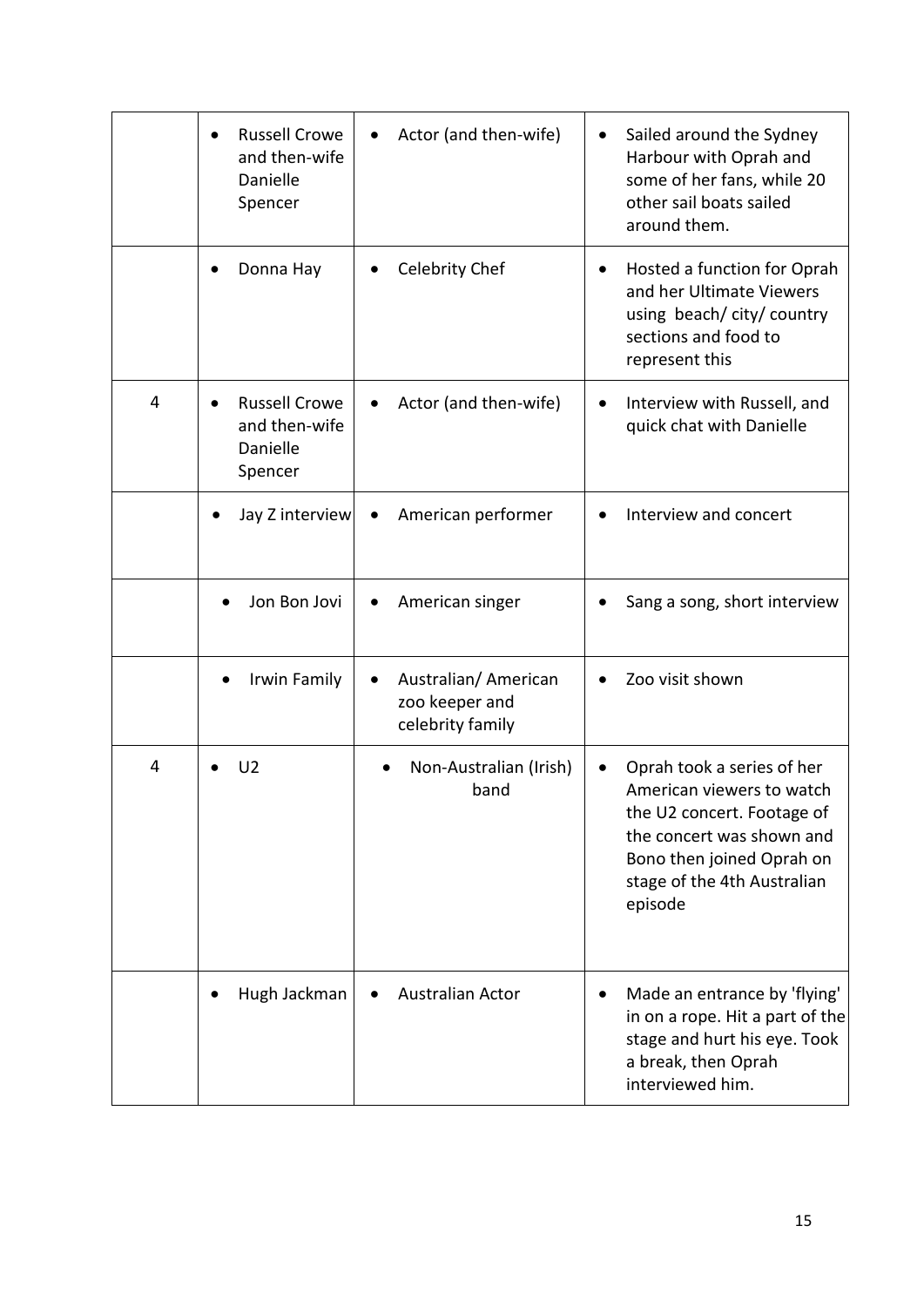| Nicole Kidman<br>$\bullet$<br>and Keith<br>Urban | Australian actress and<br>$\bullet$<br>Australian singer | Oprah interviewed them<br>together - their first<br>interview together on the<br>Oprah show. They had been<br>in interviewed on Oprah just<br>the previous month, but did<br>not sit together. They "saved<br>it for Australia," as Nicole<br>stated. |
|--------------------------------------------------|----------------------------------------------------------|-------------------------------------------------------------------------------------------------------------------------------------------------------------------------------------------------------------------------------------------------------|
| Olivia Newton<br>$\bullet$<br>John               | Australian actor and<br>$\bullet$<br>singer              | "You're the first time we met<br>anyone from Australia" -<br>Oprah to Olivia                                                                                                                                                                          |
| <b>Russell Crowe</b>                             | Australian actor<br>$\bullet$                            | Joined the other celebrities<br>in this episode to sing "I still<br>call Australia home" with the<br>Qantas choir                                                                                                                                     |

This table illustrates the several ways celebrity endorsement can be used. While Oprah Winfrey was clearly the primary celebrity endorser, the use of other American and recognisable (to US viewers) celebrities and dignitaries added value, interest and diversity to her endorsements. This included the inclusion of well known Australian celebrities, who could comment on life in Australia, run small events and provide more appeal to the audience.

# *Product placement*

Oprah regularly gave products away during her television show and the Australian episodes were no exception. These giveaways were sometimes facilitated by the celebrity guests and sometimes were facilitated by Oprah. The give-aways promoted Australian product; Table 5 highlights these.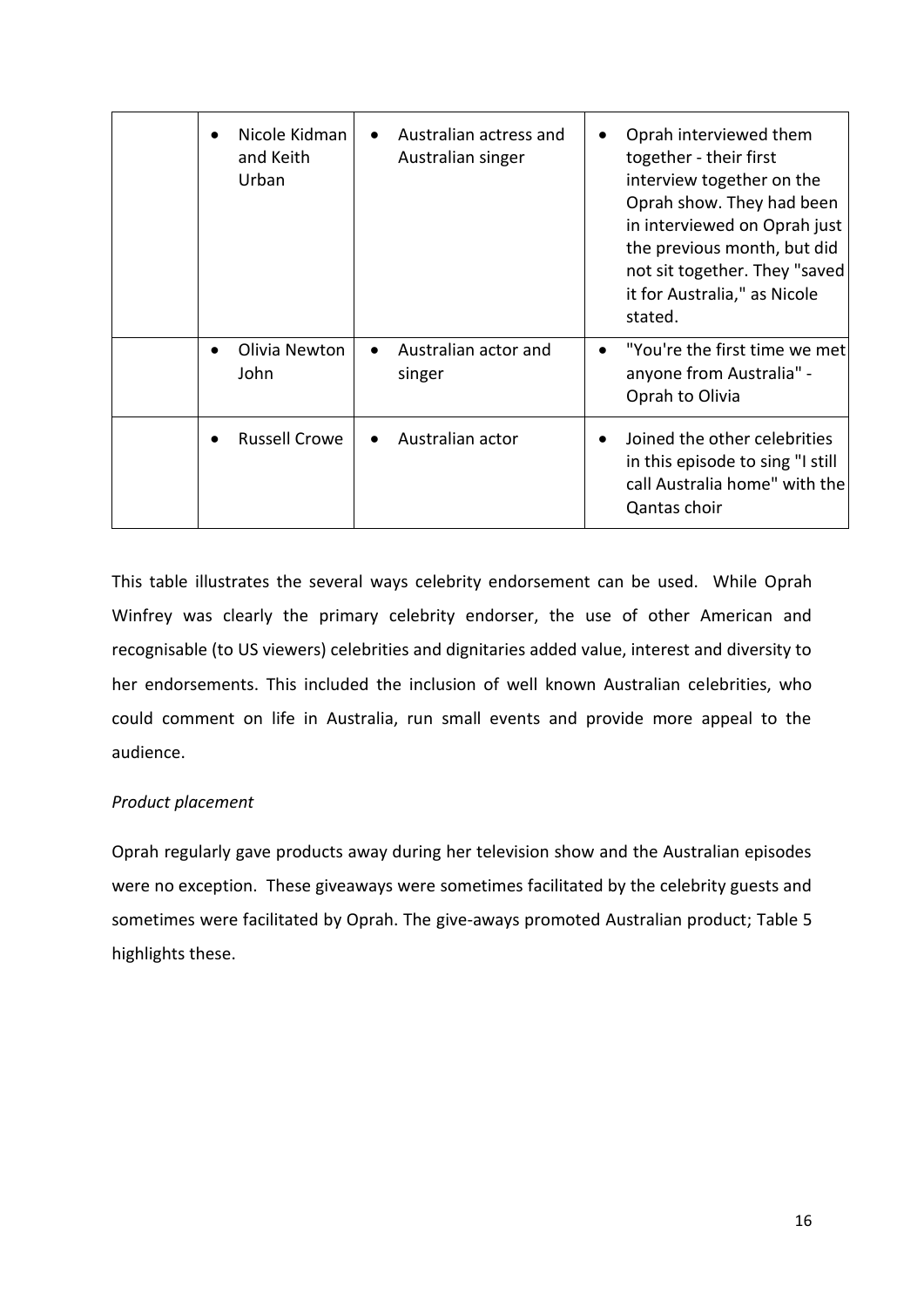| Episode # | <b>Organisation / Type of Product</b>                                                                                                 |
|-----------|---------------------------------------------------------------------------------------------------------------------------------------|
| 1         | Oprah was given jewellery by a local Aboriginal woman (did not appear to be<br>a promotional tool) "it's going to be with me forever" |
|           | Qantas image/ brand visually represented several times at the airport (no<br>giveaway)                                                |
| 2         | Bebe Baby Boutique - baby shower for guest                                                                                            |
| 3         | Jay Z book 'Decoded'                                                                                                                  |
|           | Microsoft Australia - gave HP laptops to school students and teachers from<br>Canterbury Boys' School                                 |
|           | \$250 000 and an XBox Kinect to a terminal cancer victim (sponsored by X Box)                                                         |
|           | Pearl pendant                                                                                                                         |
|           | Waterproof Motorola phone Defy                                                                                                        |
| 4         | <b>Promotion of Qantas</b>                                                                                                            |
|           | Motorola (Promotion)                                                                                                                  |
|           | Telstra - "it's how we connect" (Promotion)                                                                                           |
|           | Intercontinental Hotel (Where Oprah and her American viewers stayed in<br>Sydney)                                                     |
|           | Chevrolet and Holden                                                                                                                  |
|           | Argyle Diamond necklaces (giveaway)                                                                                                   |

# **Table 5.** Promotion of organisations or give-aways of products

As can be seen in the table above, Oprah gave various pieces of jewellery to her audience for the Australian shows. In the first episode there was no giveaway, however Qantas (a sponsor of the campaign) was promoted several times (primarily visually with brand imagery). An Aboriginal elder gave Oprah a piece of jewellery, however it was deemed by the researchers that this was a genuine gift and not promotional.

## *Oprah and other visitors' verbal endorsements and recommendation*

Oprah made many comments to encourage viewers to come to Australia and more subtly, used many adjectives about how "gorgeous" Australia is. Oprah's best friend, Gayle, who accompanied Oprah during the Australian visit, did not significantly comment in the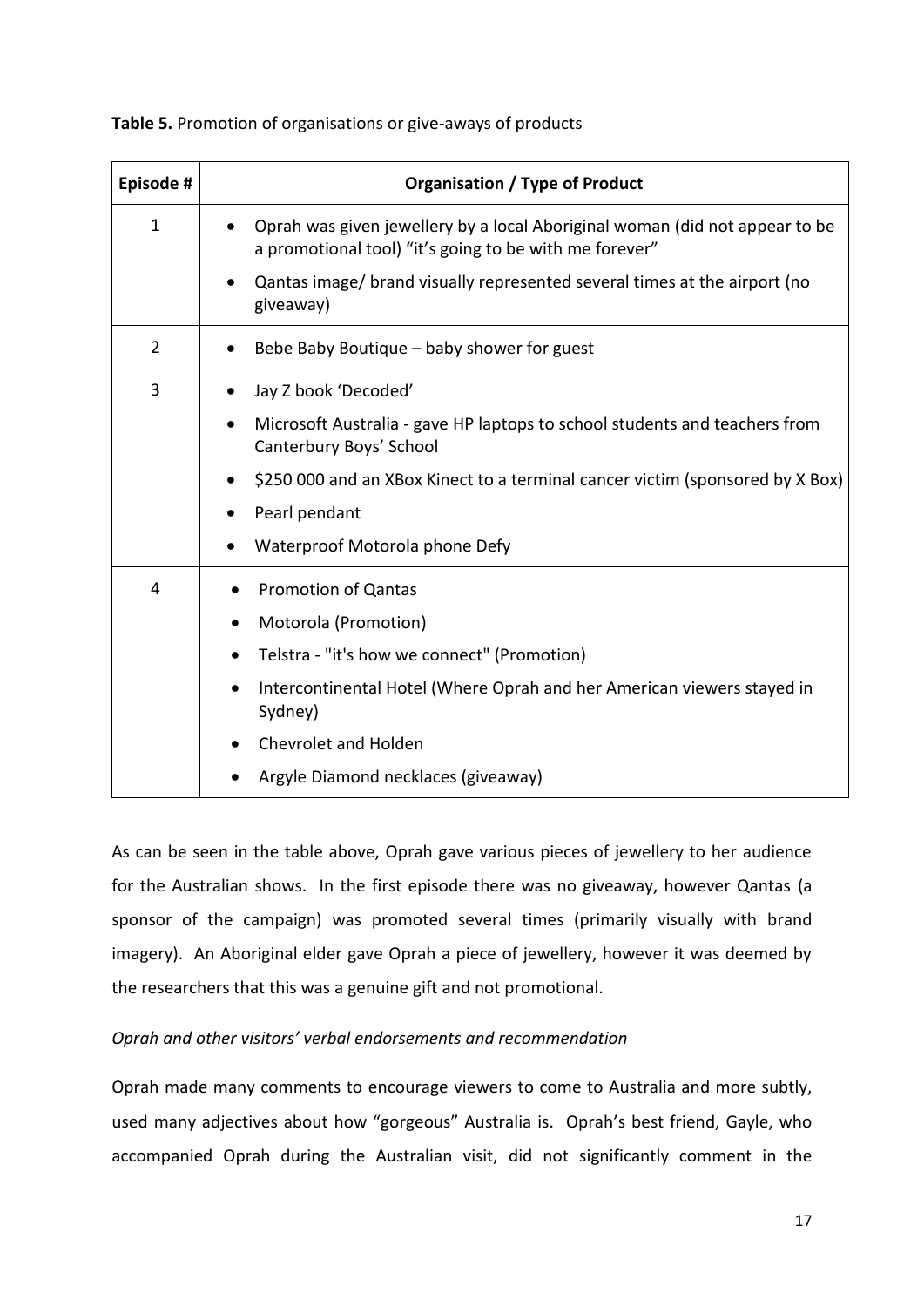episodes, though she was seen to be having an enjoyable time. Oprah's guests also endorsed Australia; however, this was less frequent in comparison with Oprah's recommendations. It could be argued that this was deliberate, as Oprah is the spokesperson likely to motivate action. Table 5 provides an overview of recommendations about visiting Australia and Table 6 provides a commentary on adjectives and other quotes utilised.

| Episode #      | <b>Recommendation by Oprah</b>                                                                                                                                                          | <b>Recommendation by others</b>                                                                                                                                                                            |  |
|----------------|-----------------------------------------------------------------------------------------------------------------------------------------------------------------------------------------|------------------------------------------------------------------------------------------------------------------------------------------------------------------------------------------------------------|--|
| 1              | "Trip of a lifetime"<br>"I've never seen a welcome like<br>this IN MY LIFE!"<br>"See every 'pinch me, I'm<br>٠<br>dreaming' moment!"                                                    | "It's amazing Mom, you'd love it<br>here" (teary)                                                                                                                                                          |  |
| $\overline{2}$ | "You can't come to Sydney"<br>without a sail around the<br>Harbour"<br>"We love Australia"<br>"This has been the most<br>spectacular trip of my life and<br>I'm only on the fourth day" | Gayle: "I love the Sydney Opera<br>House"<br>"I never thought that we'd be here"<br>Recap of an episode from two years<br>prior - Australian said to Oprah "you<br>have to come, we'd love to have<br>you" |  |
| 3              | "Three cheers to Qantas, the<br>Spirit of Australia!"<br>"I've seen a lot of great looking<br>$\bullet$<br>Australian men"<br>"Not a more beautiful place<br>than the Opera House"      | "As much as you want to capture it, I<br>found myself putting my camera in<br>my pocket and just taking it all in"                                                                                         |  |

**Table 5.** Oprah and visitors' endorsements and recommendations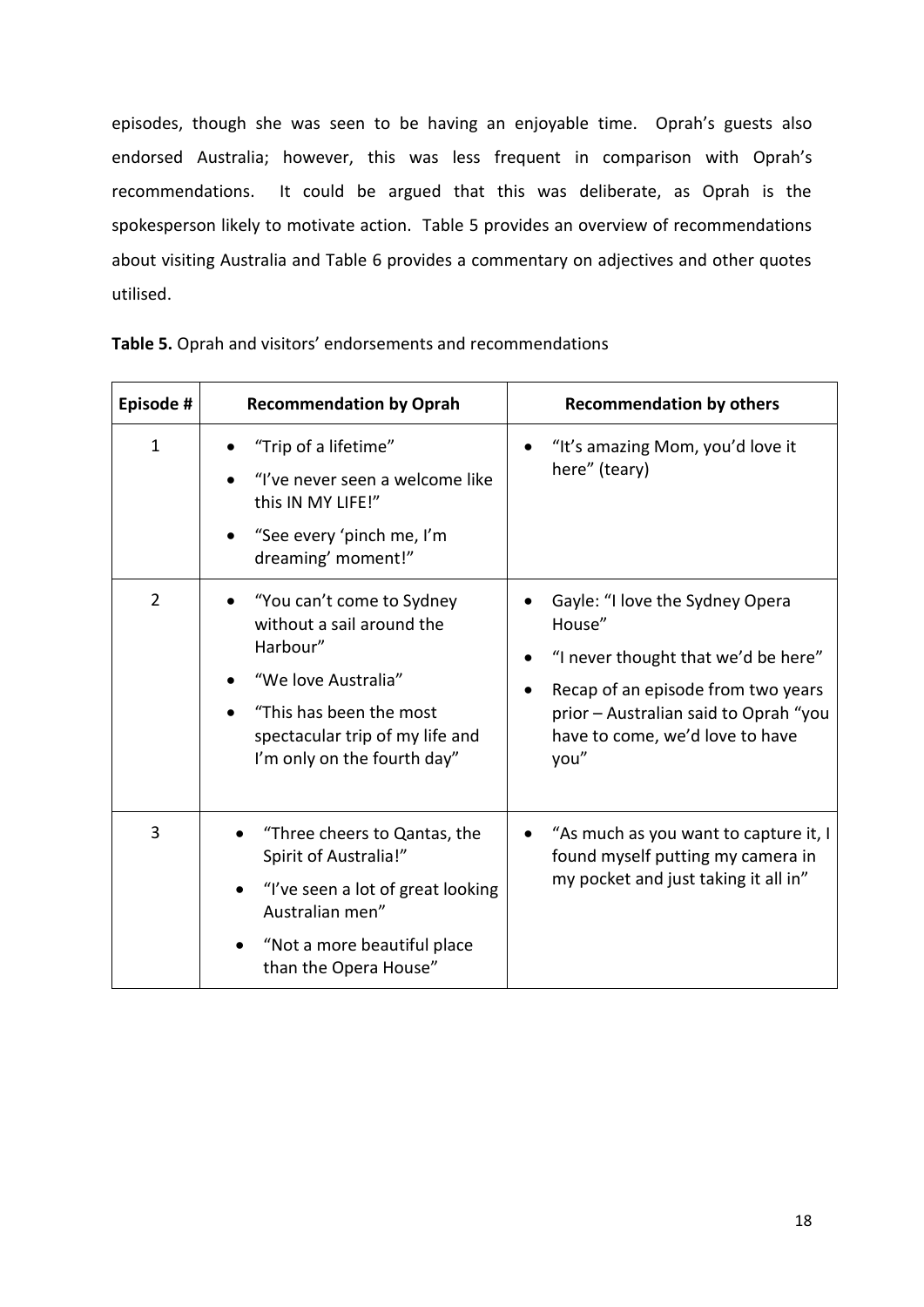| $\overline{4}$ | "You have not lived till you've<br>waltzed your way through<br>Australia"                                                                                                                                                                                                                                                                                          | Hugh Jackman: "Look at this city<br>(Sydney). It really is amazing" |
|----------------|--------------------------------------------------------------------------------------------------------------------------------------------------------------------------------------------------------------------------------------------------------------------------------------------------------------------------------------------------------------------|---------------------------------------------------------------------|
|                | "No matter what we've shown<br>you over the past four days, it<br>does not compare to actually<br>being here".                                                                                                                                                                                                                                                     |                                                                     |
|                | "I see why you love it so" (to<br>Hugh Jackman)                                                                                                                                                                                                                                                                                                                    |                                                                     |
|                | "A lot of people have Australia<br>on their bucket list, but<br>everyone's intimidated by how<br>far it is. But what I find is that<br>you get on a plane, you watch a<br>few movies, you play a little<br>Scrabble, you have dinner "                                                                                                                             |                                                                     |
|                | "This has been an unforgettable<br>adventure that has deeply<br>stirred my soul. From the<br>moment we stepped foot on<br>this land, we have been treated<br>like good family members<br>From that instant, we all felt<br>like we were home. And I'm<br>speaking for myself, for my staff<br>of 200 and for my 302 ultimate<br>viewers. We thank you so<br>much!" |                                                                     |

In addition to the recommendations indicated above, adjectives and quotes were provided about Australia's beauty. These quotes and comments are indicated in Table 6, below.\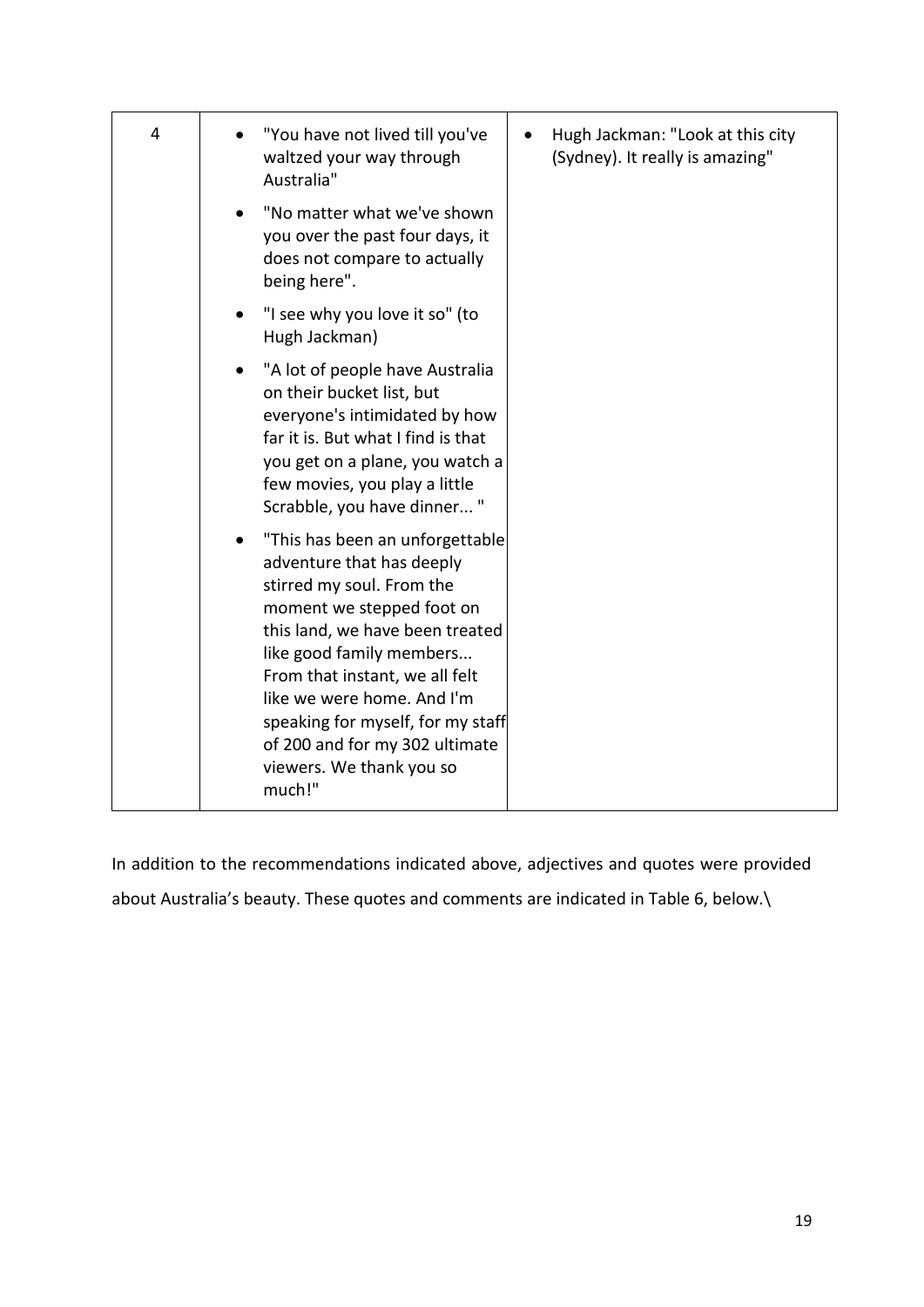| Episode #      | <b>Quotes by Oprah</b>                                                                        | <b>Quotes by others</b>                        |  |
|----------------|-----------------------------------------------------------------------------------------------|------------------------------------------------|--|
| $\mathbf{1}$   | "I'd only be there three hours and<br>٠<br>already my mind was on beauty<br>overload"         | Curtis Stone: "Welcome to<br>Paradise"         |  |
|                | It's a "glorious country"<br>$\bullet$                                                        | Re Uluru: "It takes people's breath<br>away"   |  |
|                | Beautiful / natural beauty/<br>$\bullet$<br>gorgeous/ fantastic/ great                        | Comment that the food is "so<br>fresh"         |  |
|                | "So fantastic"                                                                                | "overwhelmed. Colour was                       |  |
|                | "So beautiful"                                                                                | magnificent"                                   |  |
|                | "Unbelievable, magic"                                                                         | "I don't think I have words it's a<br>feeling" |  |
|                | "Like out of a magazine"<br>٠                                                                 | "This is why I love Australia - look           |  |
|                | "Wow, that's spectacular"                                                                     | at these men!"                                 |  |
|                | "The word amazing is appropriate"<br>$\bullet$                                                | "Amazing being here"                           |  |
|                | "I can see why the people here call<br>$\bullet$<br>Australia home"                           | "Phenomenal"                                   |  |
|                | Re. Uluru: "It's majesty is<br>٠<br>unmistakable"                                             |                                                |  |
|                | "It's one of the most awesome<br>places I've ever seen"                                       |                                                |  |
|                | "This is a little piece of Heaven"                                                            |                                                |  |
| $\overline{2}$ | "Best fireworks I've ever seen in my<br>life"                                                 | "I could get used to this"                     |  |
|                | On the bridge: Oprah "great things<br>can happen in your life release<br>that into the world" |                                                |  |
|                | "Magnificent"                                                                                 |                                                |  |
|                | "Life changing"                                                                               |                                                |  |
|                | "Over the top"                                                                                |                                                |  |
|                | "Vast"                                                                                        |                                                |  |
|                | "Majestic"                                                                                    |                                                |  |
|                | "Aussie outback, sensational cities!"                                                         |                                                |  |

**Table 6.** Adjectives and other quotes about Australia's beauty and other attributes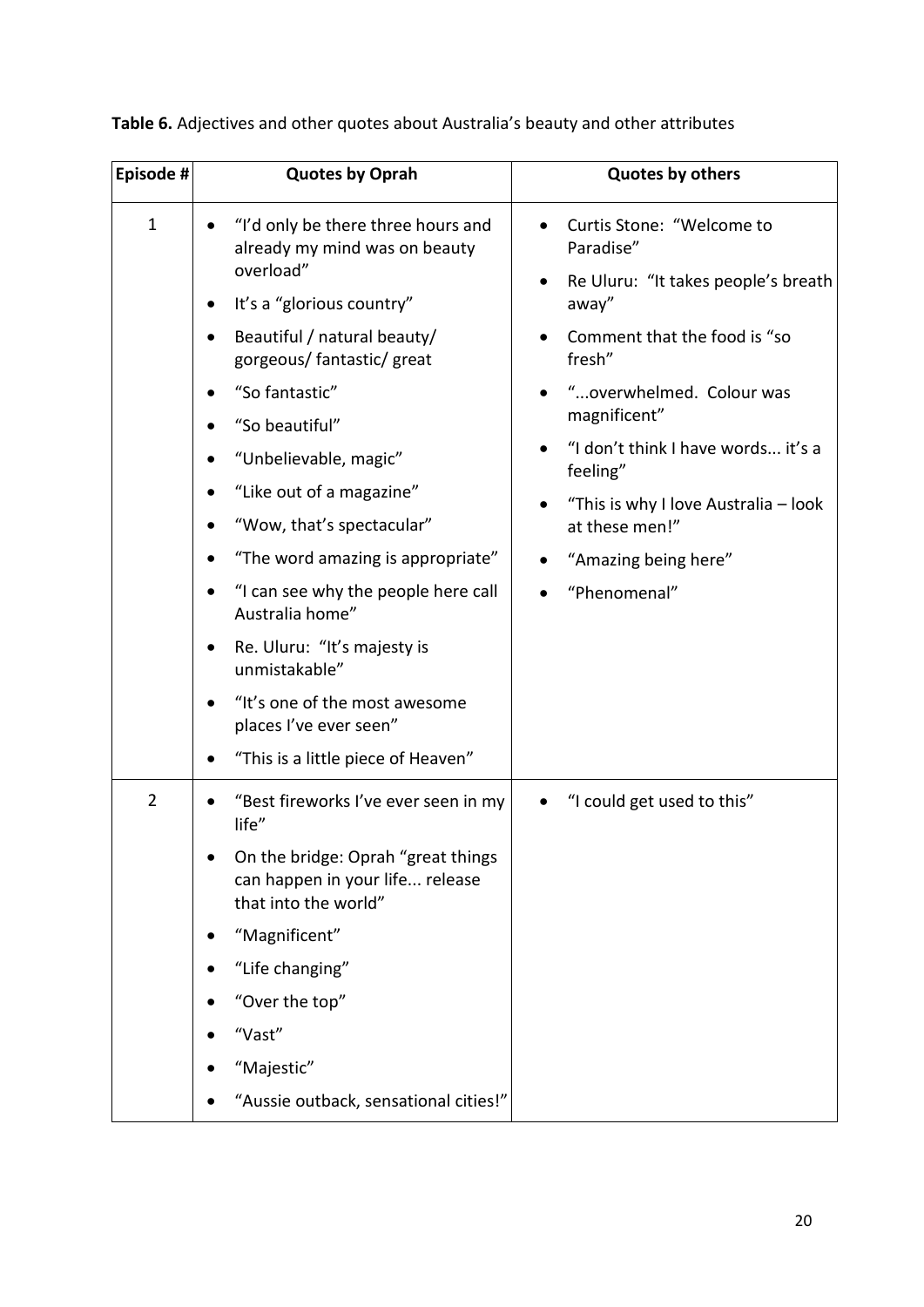| 3 | "The beautiful blue waters of the<br>$\bullet$<br><b>Great Barrier Reef"</b><br>"Beautiful Sydney Australia"<br>$\bullet$       |
|---|---------------------------------------------------------------------------------------------------------------------------------|
| 4 | "For sure Australia, I will be back!"<br>$\bullet$<br>"Picture perfect backdrop"<br>٠                                           |
|   | "I hope the whole world comes<br>٠<br>down under to experience what<br>we've experienced. There's no<br>question I'll be back!" |

As these tables indicate, much of the content was about the beauty and natural wonder of Australia. Again, Oprah was the main spokesperson for the positive adjectives and quotes.

# *Promoting Australian tourism agencies*

The trip was funded by Tourism Australia and Tourism NSW, however, very little mention was made of these bodies. Table 7 provides an overview of the promotion of Australia's tourism organisations.

| Episode #    | <b>Recommendation by Oprah</b>                                                                                 | <b>Recommendation by others</b>                                   |
|--------------|----------------------------------------------------------------------------------------------------------------|-------------------------------------------------------------------|
| $\mathbf{1}$ |                                                                                                                | Promotion for Tourism Australia<br>after each advertising segment |
| 2            | "Our friends at Tourism NSW<br>outdid themselves!"                                                             | Promotion for Tourism Australia<br>after each advertising segment |
| 3            | "Thanks to Tourism Australia for<br>making the Ultimate Australian<br>adventure possible"                      | Promotion for Tourism Australia<br>after each advertising segment |
| 4            | "Thank you to our great friends<br>at Tourism Australia and<br><i>Tourism NSW</i> . You made this<br>possible" | Promotion for Tourism Australia<br>after each advertising segment |

**Table 7.** Promotion of Australian tourism organisations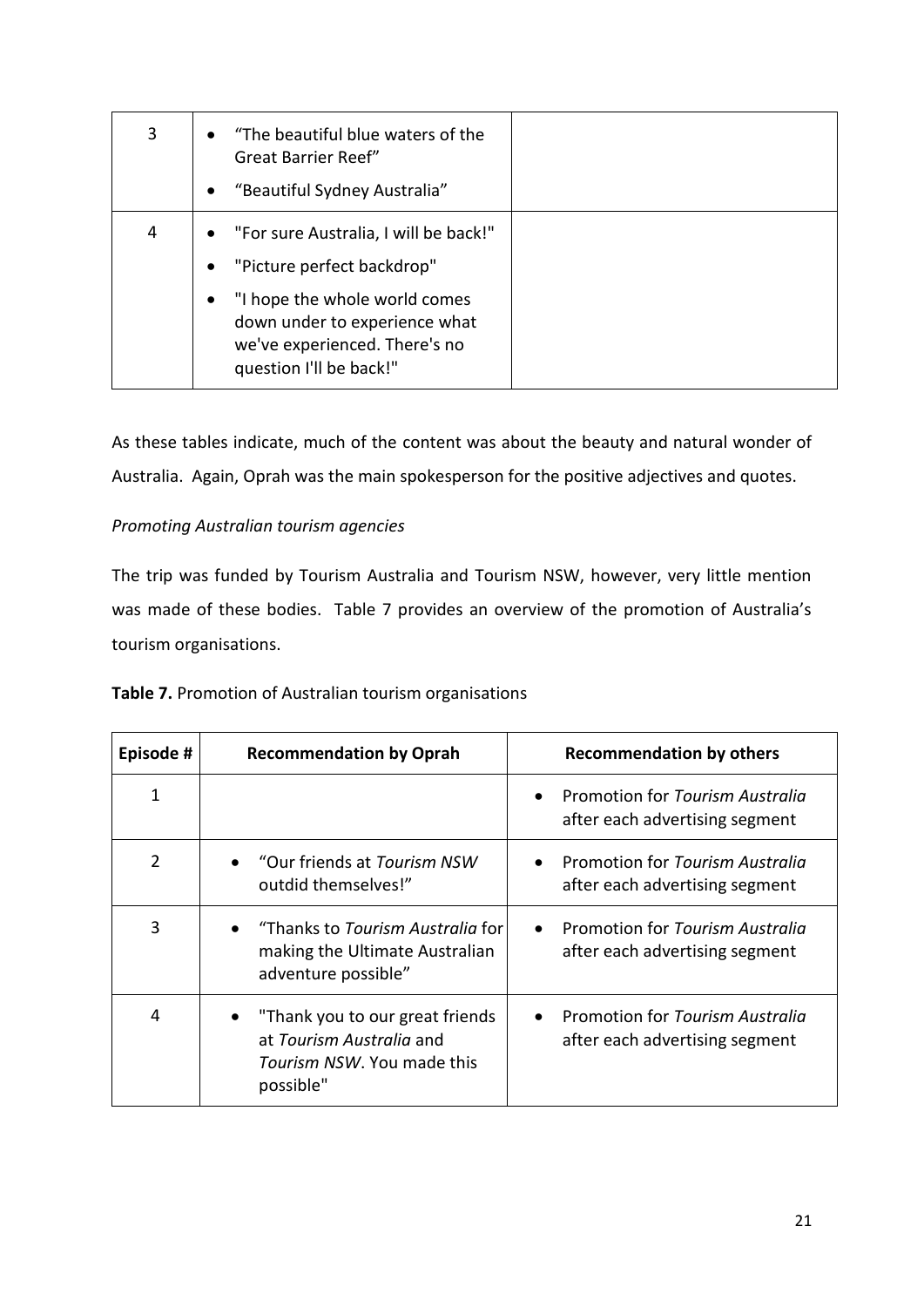# **Discussion**

The discussion in this paper has indicated a series of implications for destination marketers, based on the Oprah Winfrey / Tourism Australia case study. The research indicates that over the four episodes of the Oprah show, Australia was well-positioned. The very positive descriptions gave sufficient imagery to potential tourists considering a trip to Australia.

*Oprah's celebrity endorsement of Australia: sales-oriented promotion or longer term brand positioning?*

The Oprah Australian episodes were used to promote Australia as a tourism destination, and results presented earlier show this was effective. However, the researchers felt that the campaign served as a form of brand positioning, rather than a call to action. This is partially because while the Oprah Show often does undertake promotional activities (such as this campaign) it is primarily an entertainment vehicle. As well, the indirect nature of the promotion – relying largely on language, imagery, celebrity endorsement (and some product placement) was more about presenting and showcasing Australia as a destination, rather than a call to action. The episodes received significant attention and this resulted in a high dollar value of media exposure, as indicated in Table 8, below.

**Table 8. US r**atings of each Oprah in Australia episode

| Episode 1:                     | Episode 2:                                  | Episode 3:          | Episode 4:         |
|--------------------------------|---------------------------------------------|---------------------|--------------------|
| <b>Broadcast</b><br>date<br>19 | <b>Broadcast</b><br>date<br>20 <sub>1</sub> | Broadcast date 21   | Broadcast date 23  |
| January 2011                   | January 2011                                | January 2011        | January 2011       |
| National: 2 387 000            | National 2 176 000                          | Total people: 1 634 | Total people 1 776 |
| Metro 1 811 000                | Metro 1 633 000                             | 000                 | 000                |
| Regional 576 000               | Regional 543 000                            | Metro 1 247 000     | Regional 449 000   |
| Metro Network Share            | Metro Network Share                         | Regional 387 000    | Network<br>Metro   |
| 38%                            | 37%                                         | Network  <br>Metro  | Share 27%          |
| Timeslot rating 1              | Timeslot rating 1                           | Share 30%           | Timeslot rating 1  |
|                                |                                             | Timeslot rating 1   |                    |

Total media value: \$16.08 million

In the USA, *Tourism Australia* and 16 partners invested more than \$5.4 million in associated marketing activities. In total, these partnerships generated just under \$US 20 million of bookings.

In Australia \$1.4 million was invested in the six-week *Ultimate Aussie Holiday Sale* following the Australian screening of Oprah's visit.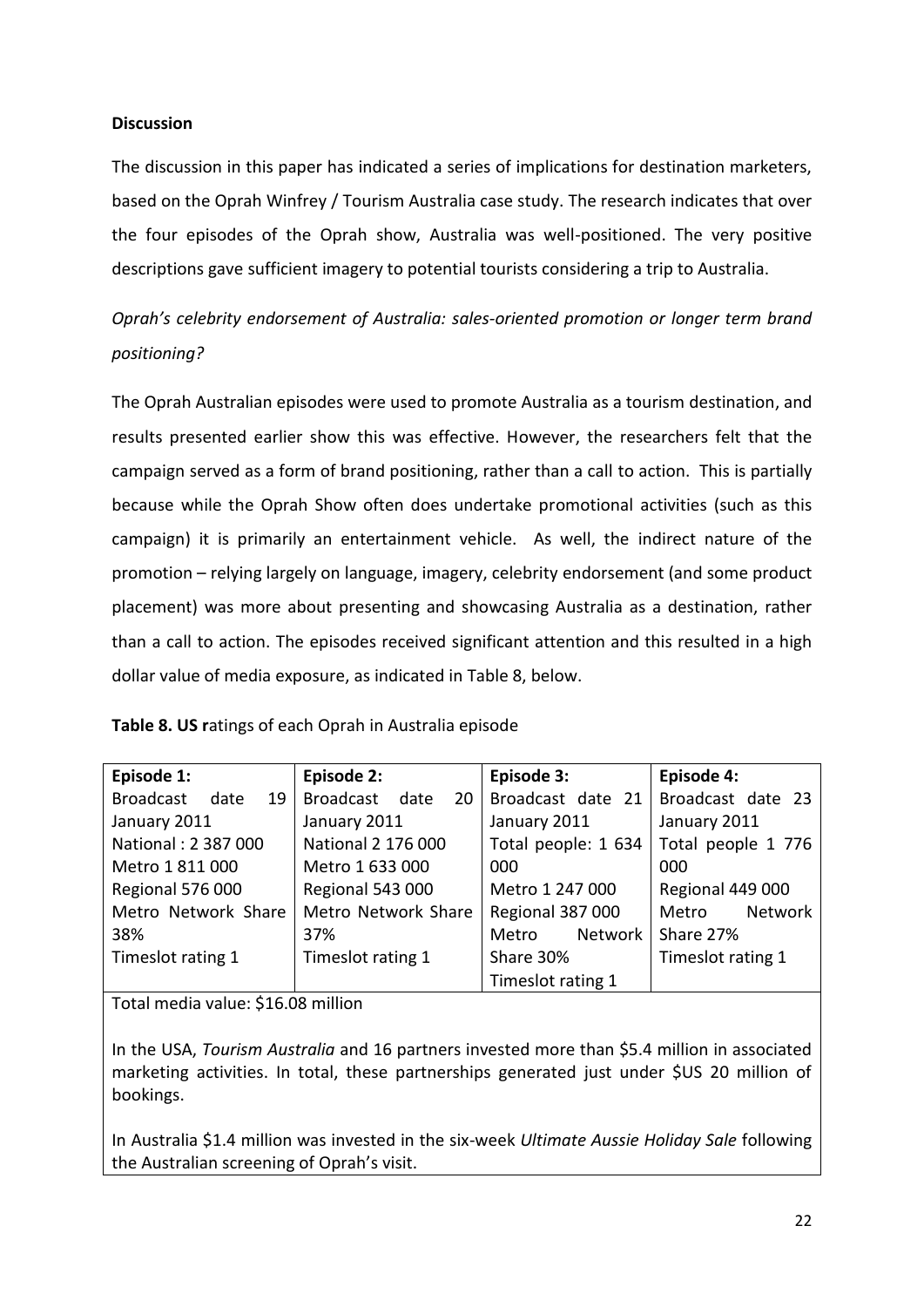#### Source: Tourism Australia 2012, broadcast ratings provided by Carat

#### *Oprah's 'brand-image' and value as a celebrity endorser*

Several times during the episodes, Oprah referenced her difficult upbringing and how she never imagined being able to come to Australia. Oprah's accessibility to her audience members makes her popular – someone the audience can aspire to be like  $-$  but also valuable as a celebrity endorser. Furthermore, she fit in well with the Australian environment. For example, her use of common Australian 'slang' had her fitting in with the Australian audience and offering a comedic relief to the international audience.

#### *Oprah's appeal to the Tourism Australia target market*

Tourism Australia's target customer, the Experience Seeker would be a factor in approaching Oprah to undertake this campaign. In this, there is frankly an appeal to female audience members. Oprah's appeal to her female audience at the time was considerable and public awareness of her visit was very high. Although male 'Ultimate Viewers' accompanied Oprah on her visit, the majority of viewers receiving attention in the episodes were female and that the males primarily provided 'romantic' interest. One male became a major focus when proposing to his girlfriend in Australia and another male was a focus when his wife told him she was finally pregnant after a long period of trying to conceive. This woman confided in Oprah prior to telling her husband, on camera, that she had experienced a life-changing moment in Australia by discovering she was finally pregnant.

In addition, the episodes were very much about friendship, particularly friendship among women. Friendship was the main theme of the series, with a distinct gender bias toward women. Oprah's audience was primarily female and therefore it is logical to assume that most of her audience members are likely to be female. Though very little attention has been given to the role of gender in tourist behaviour (Moscardo, 2008), it could be argued that females would be more likely to be influenced by the Oprah episodes, but that in many situations, males would be companions on a trip to Australia.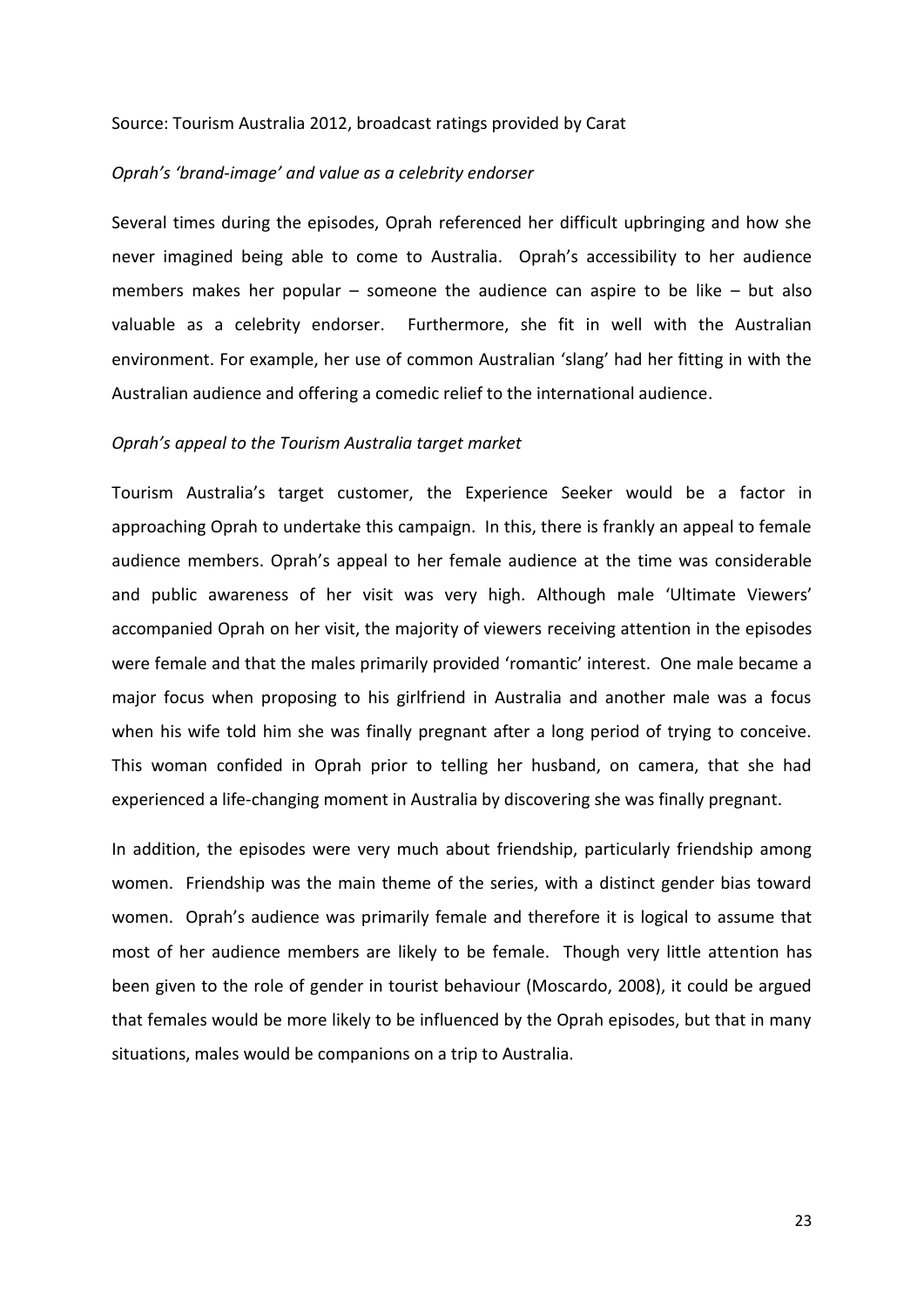This may be very significant in terms of the effectiveness of the campaign. A number of researchers (Koc, 2004; Therkelson 2010; Nandu, Hu and Bai 2006), in exploring the roles of family members in planning and purchasing family vacations, have emphasised the importance of women in families in the early stages of vacation planning and destination selection (see also Mottiar and Quinn 2004). Indeed some authors identify women as 'gate keepers' (Lehto et al. 2009) even decision makers (Zalatan 1998) in the choice of family vacations. Thus female viewers of Oprah are likely to be key decision makers or contributors to decisions around family vacations. In addition, research has suggested that women travelling alone, or with other women, tend to make plans on a day to day basis, while women travelling with men (or men travelling alone) tend to have a more structured plan prior to travel. Women travelling alone spend less time planning their trip than women travelling in a group or duo (regardless of whether their travelling companion/s is male or female) (Moscardo, 2008). This suggests an avenue for further research on the impact of gender on vacation destination decision-making and vacation behaviour.

Finally, a very Anglo-Saxon and African American representation was provided – Australia was depicted as being very Anglo-Saxon, despite its multi-cultural society. The American viewers were primarily Anglo-Saxon or African American with very few Asian viewers being depicted in the episodes. Further information regarding Tourism Australia's target market is necessary for further comment on the cultural imagery provided in the episodes.

#### **Conclusions, value of the study and further research**

Riding the wave of the Oprah branding, tour operators in Australia have been promoting similar tours to the one Oprah undertook. Assuming Oprah and Tourism Australia are successful in attracting new visitors to Australia, the work does not stop there. For those taking a guided tour, research suggests that tour leaders must be competent and the itinerary well planned (Bowie and Chang, 2005) in order to create satisfied tourists and positive word of mouth about the destination.

This discussion has indicated that tourism numbers from the United States into Australia are increasing. The rise has been evident since the Oprah promotion; however it may be too soon to say how the Oprah show has contributed to this. Existing data has contributed toward answering our research objectives and the content analysis, undertaken by the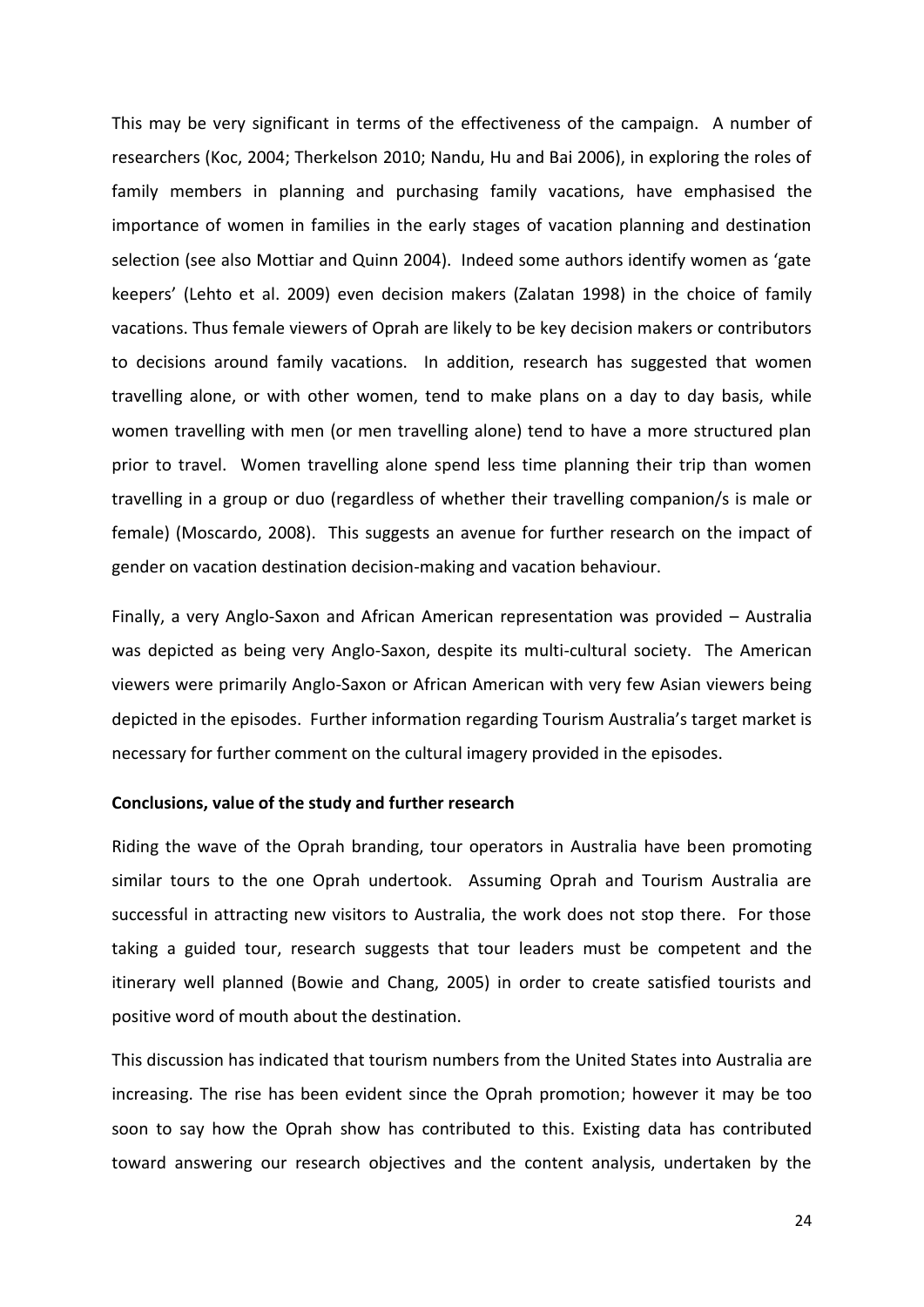researchers, has provided an understanding of how Australia was depicted during the four television shows.

This study offers a number of theoretical contributions. It has followed a strong celebrity endorsement campaign from inception to results over a number of years. It has investigated the nature of celebrity endorsement and the value of positioning and branding as well as marketing in the value of endorsements by celebrities. Finally, it adds to the literature on celebrity endorsement of tourism destinations, a field so far little explored. The research also highlights areas for further research.

### *Further research*

A number of areas of further research have also been identified. These include:

- Examining the impact of the Oprah visit an empirical study exploring both American and Australian viewers would be useful. For example, it would be useful to know whether Americans recall the Oprah visit and whether this has impacted on interest in travel to Australia and their perceptions of Australia as a destination. It would also be useful to know the opinions of Australians on the brand positioning of Australia as a destination, through the televised episodes.
- Further research into the use of celebrity endorsement through indirect means in television shows. A review of the literature indicates that there is limited research on celebrity endorsement through television shows, perhaps because it is less common than other means, such as television advertising. This could be explored in more depth, and from a travel perspective, more exploration into the impact on this type of celebrity endorsement on to travel behaviour would be useful.
- Research exploring the impact of stereotypical Australian imagery (koalas, kangaroos and Aussie 'slang') on tourism decision making to motivate tourists to consider Australia as a destination.
- Research into the decision making of women relating to destination choice. Although some research exists regarding gender in tourism, it would be useful to explore this in more depth.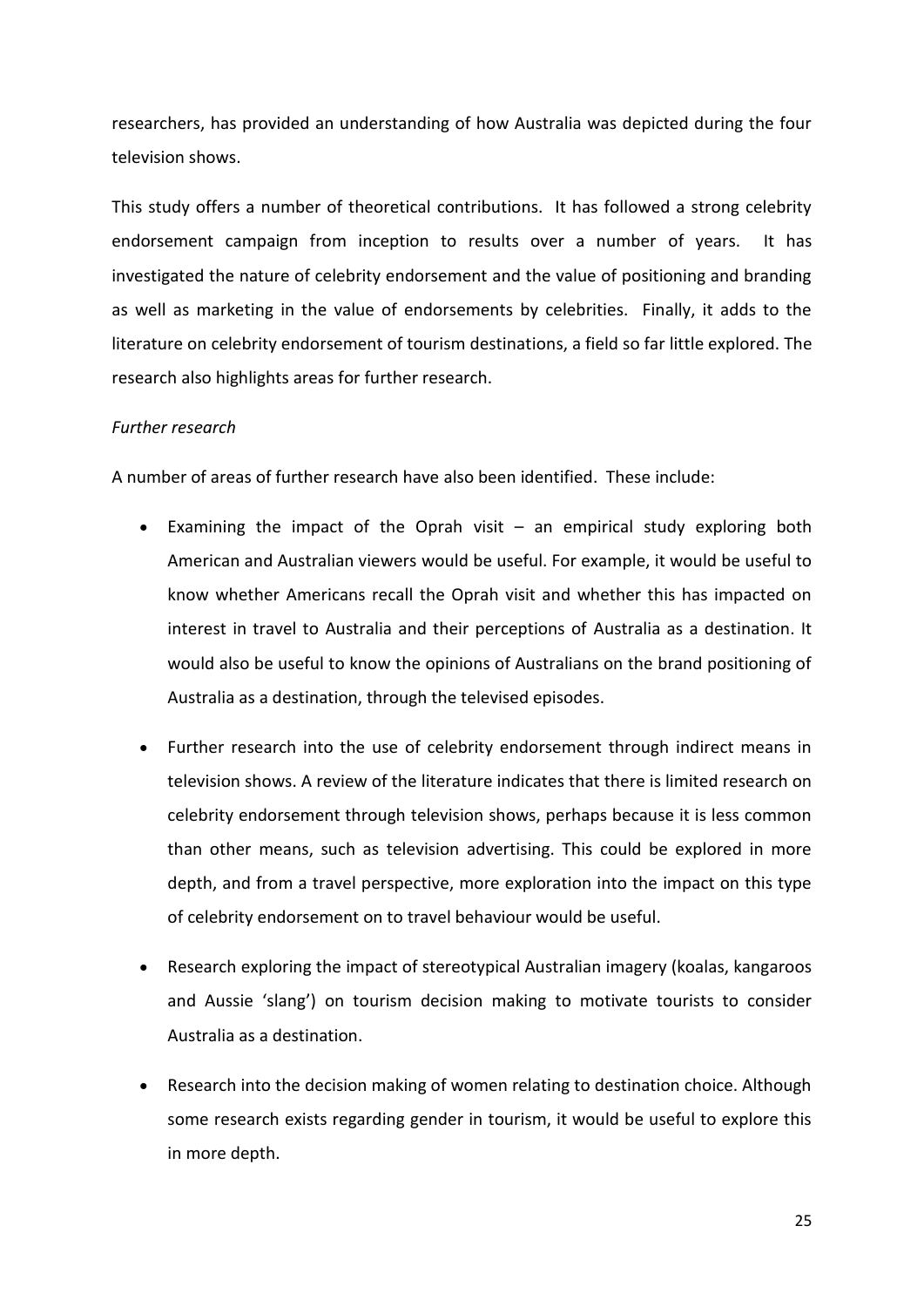This paper has focused on one celebrity and one location. Overall, there has been limited research into celebrity endorsement of destinations and further research could consider this with other celebrities and other destinations, to contribute to the literature.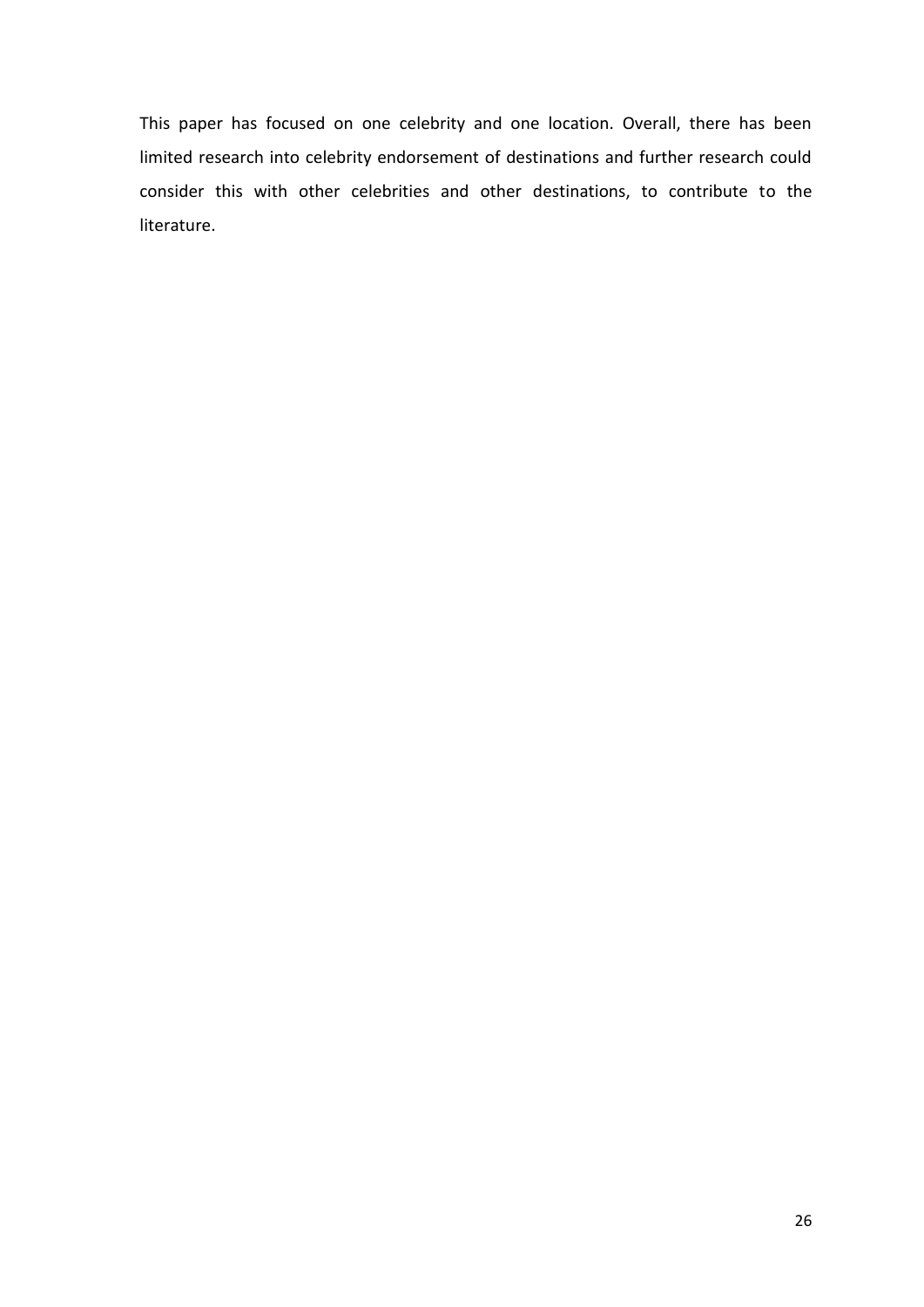### **References**

Agrawal, J. and Kamakura, W.A. (1995) 'The Economic Worth of Celebrity Endorsers – An Event Study Analysis', *Journal of Marketing* 59: 56 -72.

Anon (2011) 'Oprah's Australian Tourism Value Proof', Online at http://www.skynews.com.au/business/article.aspx?id=568679&vld=2126506, accessed 5 September 2013

Atkin, C. and Block, M. (1983) 'Effectiveness of Celebrity Endorsers', *Journal of Advertising Research* 23(1): 56 - 61.

Barlass, T. (2011) 'They're All Doing It Oprah's Way' *The Sun Herald* (Sydney, Australia) March 20 2011.

Bitner, M.J., Booms, H. and Mohr L.A. (1994) 'Critical Service Encounters', *Journal of Marketing* 58(4) 95 -106.

Bolan, P. and Williams, L. (2008) 'The Role of Image in Service Promotion: Focusing on the Influence of Film on Consumer Choice', *International Journal of Consumer Studies* 32(4): 382 - 90.

Bowie, D. and Chang, J.C. (2005) 'Tourist Satisfaction: A View from a Mixed International Package Tour', *Journal of Vacation Marketing* 11(4): 303 – 322.

Brockington, D. (2008) 'Powerful Environmentalisms: conservation, celebrity and capitalism'. *Media Culture Society* 30(4) 551 - 568.

(2008) 'Oprah Winfrey Show suffers Ratings Dump', *The Telegraph, UK* May 27 2008

Cooper, I. (2007) *Oprah Winfrey.* New York: Viking

Crockett, S.R. and Wood, L.J. (1999) 'Brand Western Australia: A Totally Integrated Approach to Destination Marketing', *Journal of Vacation Marketing* 5(3): 276 – 289.

Dall'Ohlmo Riley, F. and de Chernatony, L. (2000) 'The Services Brand as Relationship Builder', *British Journal of Management* 11(2): 137 – 150.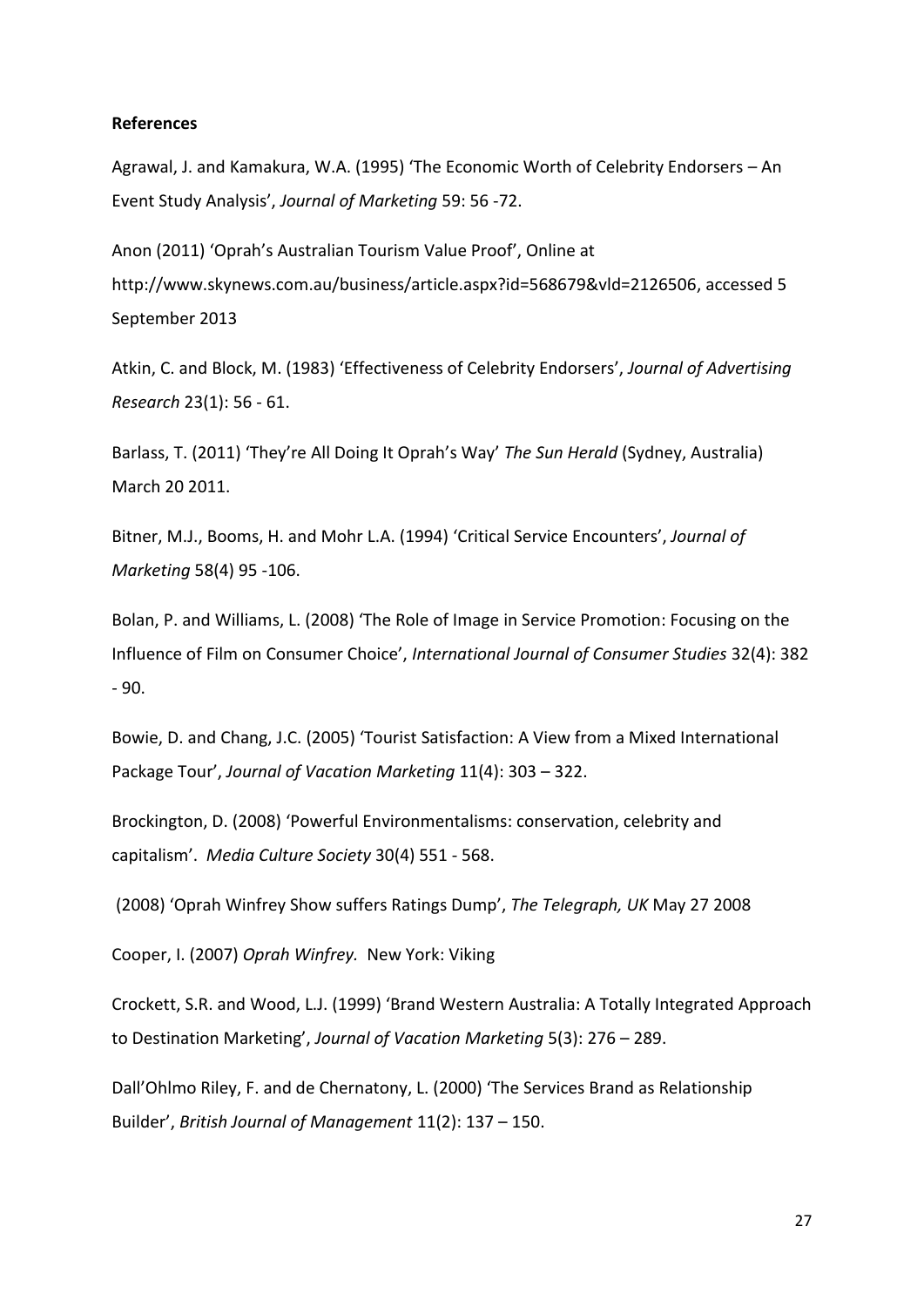Dean, D.H. and Biswas, A. (2001) 'Third Party Organization of Products: An Advertising Cue Affecting Consumer Prepurchase Evaluation of Goods and Services', *Journal of Advertising*  $30(4)$  41 – 57.

Echtner, C.R and Ritchie, J.R. Brent (1991) 'The Meaning and Measurement of Destination Image', *Journal of Tourism Studies* 2(2): 2 – 12.

Erdogan, B.Z., Baker, M.J. and Tagg, S. (2001) 'Selecting Celebrity Endorsers: The Practitioner's Perspective', *Journal of Advertising Research* 4(3): 39 – 48.

Friedman, H.H., and Friedman, L. (1979) 'Endorser Effectiveness by Product Type'*, Journal of Advertising Research* 19(3): 63 – 71.

Gamson, J. (2001) 'Celebrity'. In: *International Encyclopedia of the Social and Behavioural Sciences.* Oxford: Elsevier. pp 1578 – 81.

Glover, P. (2009) 'Celebrity Endorsement in Tourism Advertising: Effects on Destination Image', *Journal of Hospitality and Tourism Management* 61(1): 16 – 23.

Graneheim, U., and Lundman, B., 2004, Qualitative content analysis in nursing research: concepts, procedures and measures to achieve trustworthiness, Nurse Education Today, Vol 24, Issue 2, pp 105-112

Grihault, N.I.K.I. (2007) 'Set-Jetting Tourism International', *Travel and Tourism Analyst* 4: 1 – 50.

Hermansson, J. and Larsson, F. (2005) 'The Service Branding Model: Small Service Firms' Approach to Building Brand Equity'. Master's Thesis, University of Skovde, Skovde, Sweden.

Houston, C., and Vedelago, C. (2011) 'Tourism Boost, or just a Phantom of the Oprah', *Sydney Morning Herald,* July 17, 2011.

Ironside 2011, Tourism numbers up in Queensland after Oprah Winfrey's visit to Australia,The Courier Mail, 23 March 2011.

Jensen, E. (2011) 'Cost of Oprah and 300 of her Fans? Priceless, says Tourism Australia', *Sydney Morning Herald,* September 15, 2010.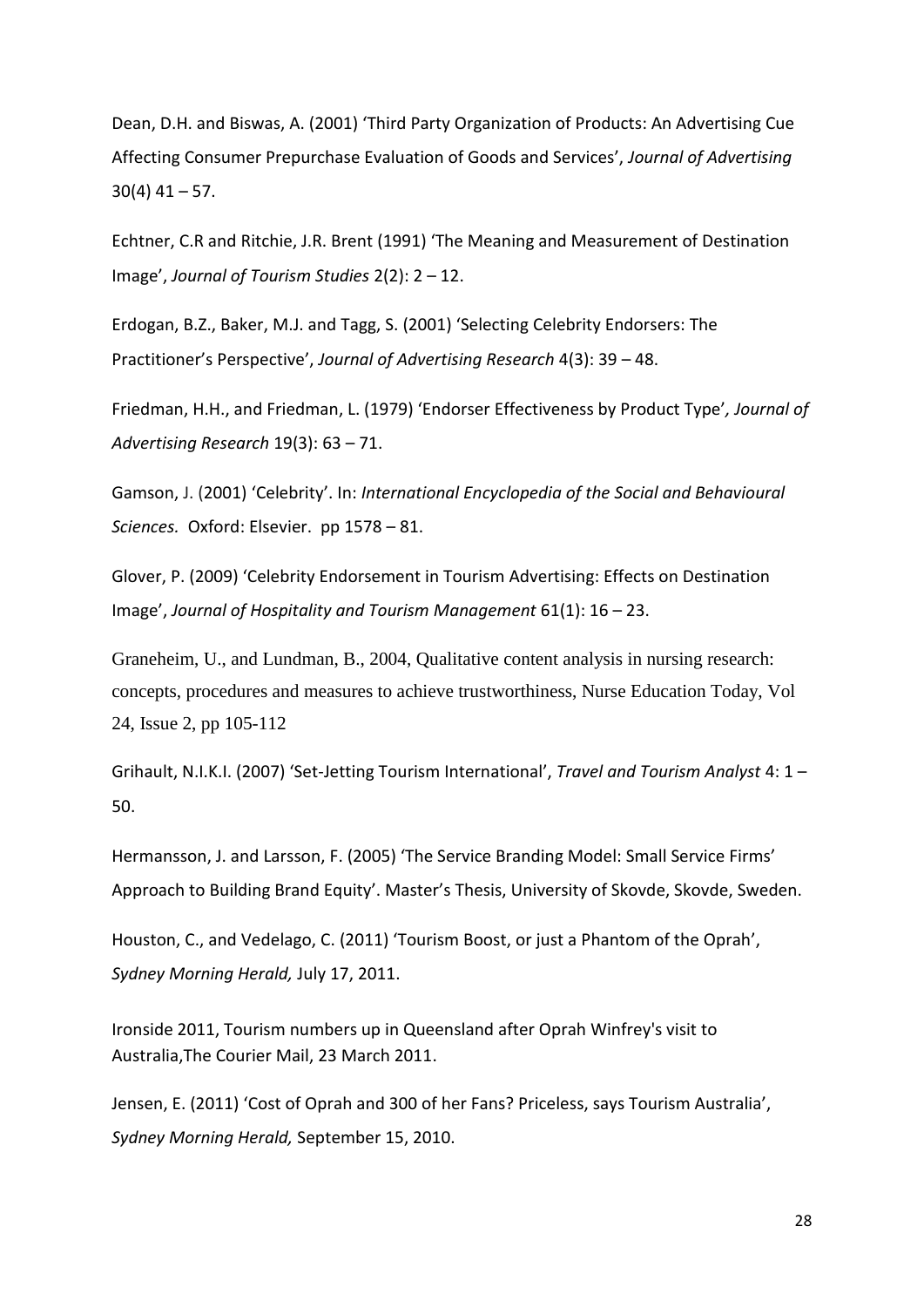Keller, K.L and Lehmann, D.R. (2006) 'Brands and Branding: Research Findings and Future Priorities', *Marketing Science* 25(6): 740 -759.

Klein, N. (1991) 'Game Over', *World Press Review* 48(11): 16.

Koc. E. (2004) 'The Role of Family Members in the Family Holiday Purchase Decision-Making Process', *International Journal of Hospitality and Tourism Administration* 5(2), 85 – 105.

Krishnan, B.C. and Hartline, M.D. (2001) 'Brand Equity: Is it More Important in Services?', *Journal of Services Marketing* (15)5: 328 – 342.

Lehto, X.Y., Choi, S., Lin, Y-C. and MacDermid, S.M. (2009) 'Vacation and Family Functioning', *Annals of Tourism Research* 36(3), 459 – 479.

Mack, D. (2008) 'Review of *The Oprah Phenomenon* (J. Harris and E. Watson, eds)', *Journal of Social History* 42(2): 533 – 535.

Magini, V.P., Honeycutt, E.D. and Cross, A.M. (2008) 'Understanding the use of Celebrity Endorsers for Hospitality Firms', *Journal of Vacation Marketing* 14(1): 57 - 69

McEvoy, A. (2010) 'Oprah and Beyond – A Long Term Vision for Australia'. Speech to the National Press Club, Canberra, Australia, online at http://www.tourism.australia.com/ accessed 10 June, 2013

Misra, S. and Beatty, S.E. (1990) 'Celebrity Spokesperson and Brand Congruence: An Assessment of Recall and Affect', *Journal of Business Research* 21(2): 159 – 173.

Morgan, N., Pritchard, A. and Pride, R. (2004) *Destination Branding – Creating the Unique Destination Proposition* (2nd Edn). Oxford: Butterworth-Heinemann.

Moscardo, G. (2008) 'Gender, Travel Party and Great Barrier Reef Travel Experiences', Paper presented to the 2008 Council of Australasian University Tourism and Hospitality Education Conference, Gold Coast, Queensland Australia.

Mottiar, Z. and Quinn, D. (2004) 'Couple Dynamics in Household Tourism Decision Making: Women as Gatekeepers?' *Journal of Vacation Marketing* 10(2), 149 - 160.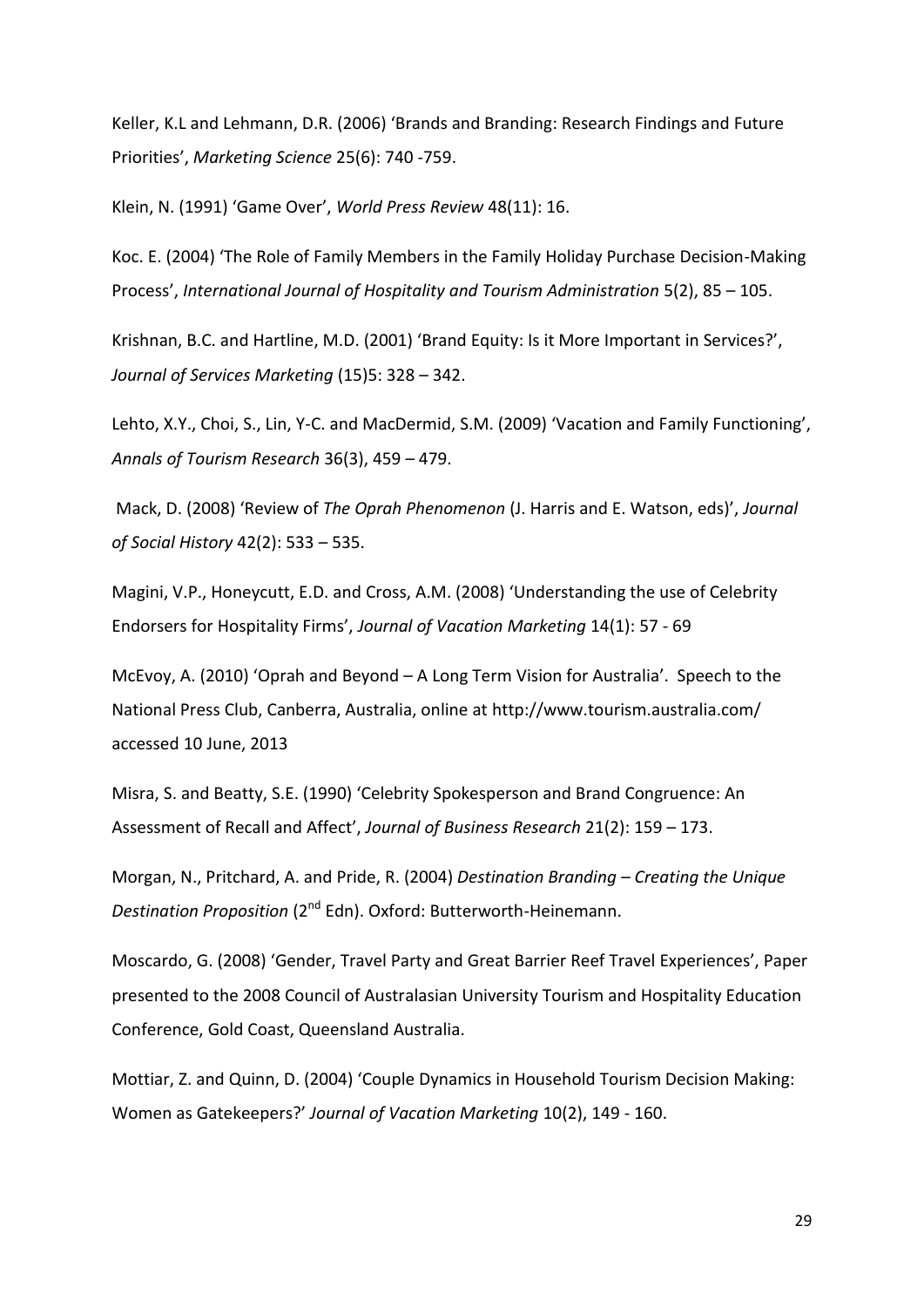Nanda, D., Hu, C. and Bal, B. (2006) 'Exploring Family Roles in Purchasing Decisions During Vacation Planning: Review and Discussions for Future Research'*, Journal of Travel and Tourism Marketing* 20(3/4), 107 – 125.

Obama, M. (2008) 'Oprah Winfrey', online at http://content.time.com/time/specials/2007/article/0,28804,1733748\_1733756\_1735241,0 0.html, accessed 5 April, 2013

Petty, R.E., Cacioppo, J.T. and Schumann, D. (1983) 'Central and Peripheral Routes to Advertising Effectiveness: The Moderating Role of Involvement', *Journal of Consumer Research* 10(2): 135.

Pike, S. (2008) 'Destination Branding – Analysing Brand Equity for Queensland's Coral Coast', Paper presented to the 2008 Council of Australasian University Tourism and Hospitality Education Conference, Gold Coast, Queensland Australia.

Pringle, H. (2004) *Celebrity Sells*. New York: Wiley.

Rojek, C. (2001) *Celebrity*. London: Reaktion Books.

Rowley, T.J. (1997) 'Moving Beyond Dyadic Ties: A Network Theory of Stakeholder Influence', *Academy of Management Research* 22: 887 – 910.

Rose, L. (2006) 'The Ten Most Trustworthy Celebrities', *Forbes*, May 25 2006.

Saurine, A. (2013),' US Visitor Numbers Continue to Rise Since Oprah's Visit in 2010'.

Saurine, A, (2012), 'Oprah Effect Pays off with Rise in US Tourists Visiting Australia'.

Sinclair, L. (2011), 'Oprah Effect beginning to show in number of US tourists', *The Australian,* June 8 2011.

Sloame, J. (2009), 'Is Oprah's Reign Slipping? The Oprah Winfrey Show Ratings Dip', *New York Daily News*, July 17 2009.

Thekelson, A. (2010) 'Deciding on Family Holidays – Role Distribution and Strategies in Use', *Journal of Travel and Tourism* 27, 765 – 79.

Tourism Australia, (2012), 'Oprah in Australia', online at http://www.tourismaustralia.gov.au